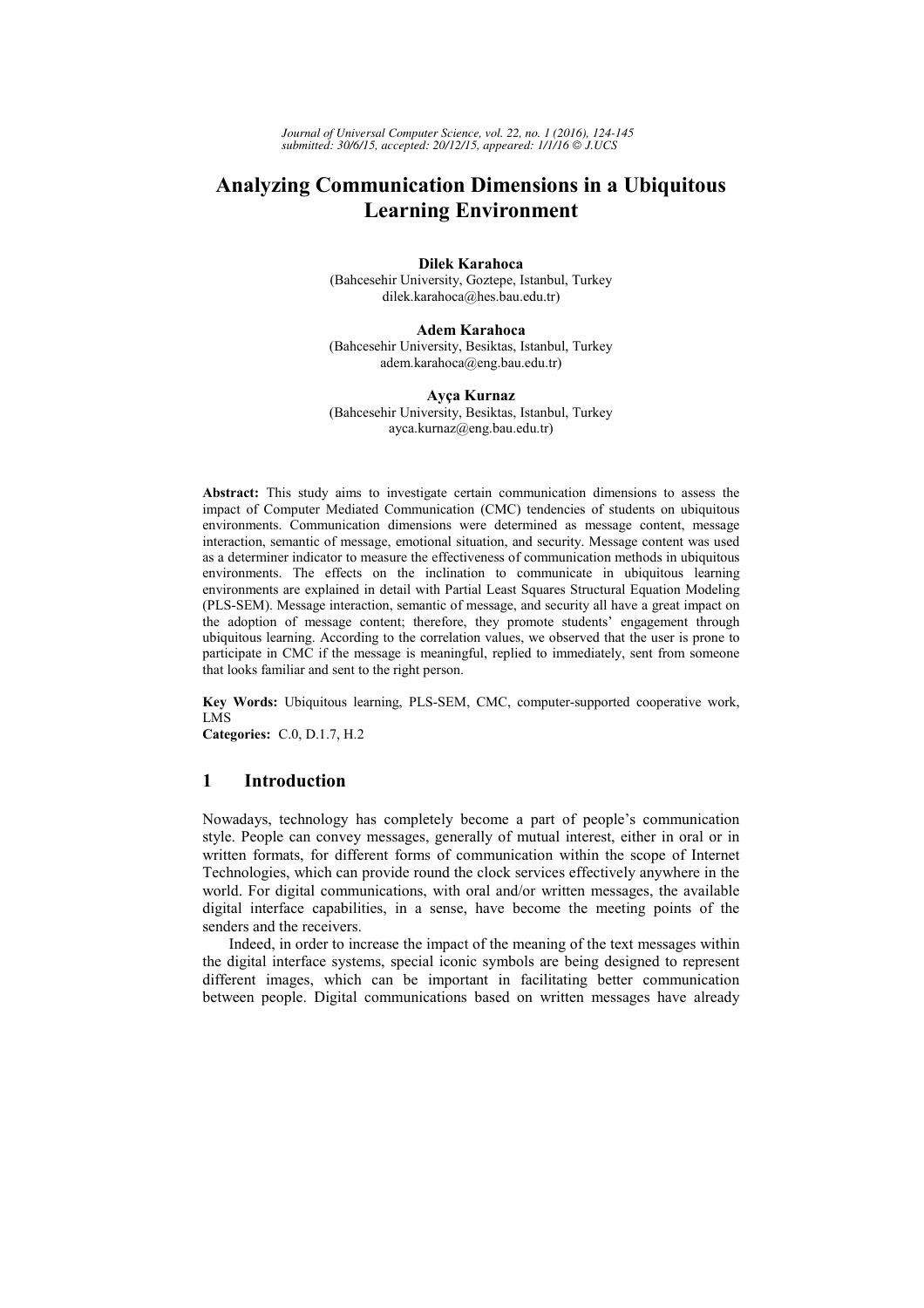achieved high levels of contribution to the daily lives of the people, who enjoy the electronic capabilities that allow them to be constantly informed about each other's daily experiences.

It has become evident that personal information, related to where the people are, what they are doing, and how much time they spend confronting each other, has become part of the information required within the ways of life (e.g., Foursquare) in the ubiquitous learning environment [Jesse, 2013]. It is argued that continuous forms of communication, which are included in the lives of people, are reflected in their learning processes within the ubiquitous learning environment.

Currently, it is becoming increasingly more important that communication systems can establish information about what learners can achieve to learn, without being hindered by their locations in the world. Today, it is also becoming evident that the learning processes, required for sharing and interacting with the learners in the systems, are becoming located within the nature of the ubiquitous learning environment.

From historical considerations, starting with the early learning processes of individuals, the interactions of people were established on the basis of manual, visual and/or physical formats. However, today, these interactions have, mostly, become digitally based learning processes embedded within common IT systems. These days, the learning processes do not require the individuals to be experts in the use of the ubiquitous system because (a) these systems can be personalized, (b) generally, they are easy to use, and (c) they can be specifically established for the intended needs of the specific users. Because these systems can be personalized, they can also provide information in the appropriate formats, consistent with the learner's perceptions.

Learning from the ubiquitous environment can allow people to store information by using special technologies during their everyday lives, without expertise in these technologies. In the conventional sense, the learning processes are considered as continuous, also intermittent and, arguably, as invisible. Also, in the conventional sense, learning can be achieved intermittently by taking advantage of the real world, e.g., by visualizing distinct images and/or regions within the real world.

However, today it is argued that the continuity of the learning process must be considered as a requirement to ensure that ongoing work is not disrupted, even intermittently, at high levels. It is also argued that people should have access to all the required data, instantly, from anywhere in the world. These requirements define the main purpose of the establishment of the ubiquitous learning environment, which ultimately will be able to create the capabilities that will allow people to get instant answers to any and all questions they may have.

In addition, it is argued that the interactions between people must be established on the basis of continuous foundations so that the communications between experts and learners can be accomplished continuously. This argument leads to the requirement that the intermittent interactions between people must happen frequently. However, it is equally important that the argument does not impose, in any manner, any requirement for long durations. Consequently, according to this argument, there is no space or time restriction whatsoever on the individual, so that everyone becomes responsible for his or her own learning processes within the ubiquitous learning environment. Therefore, within the ubiquitous learning environment, a learner can get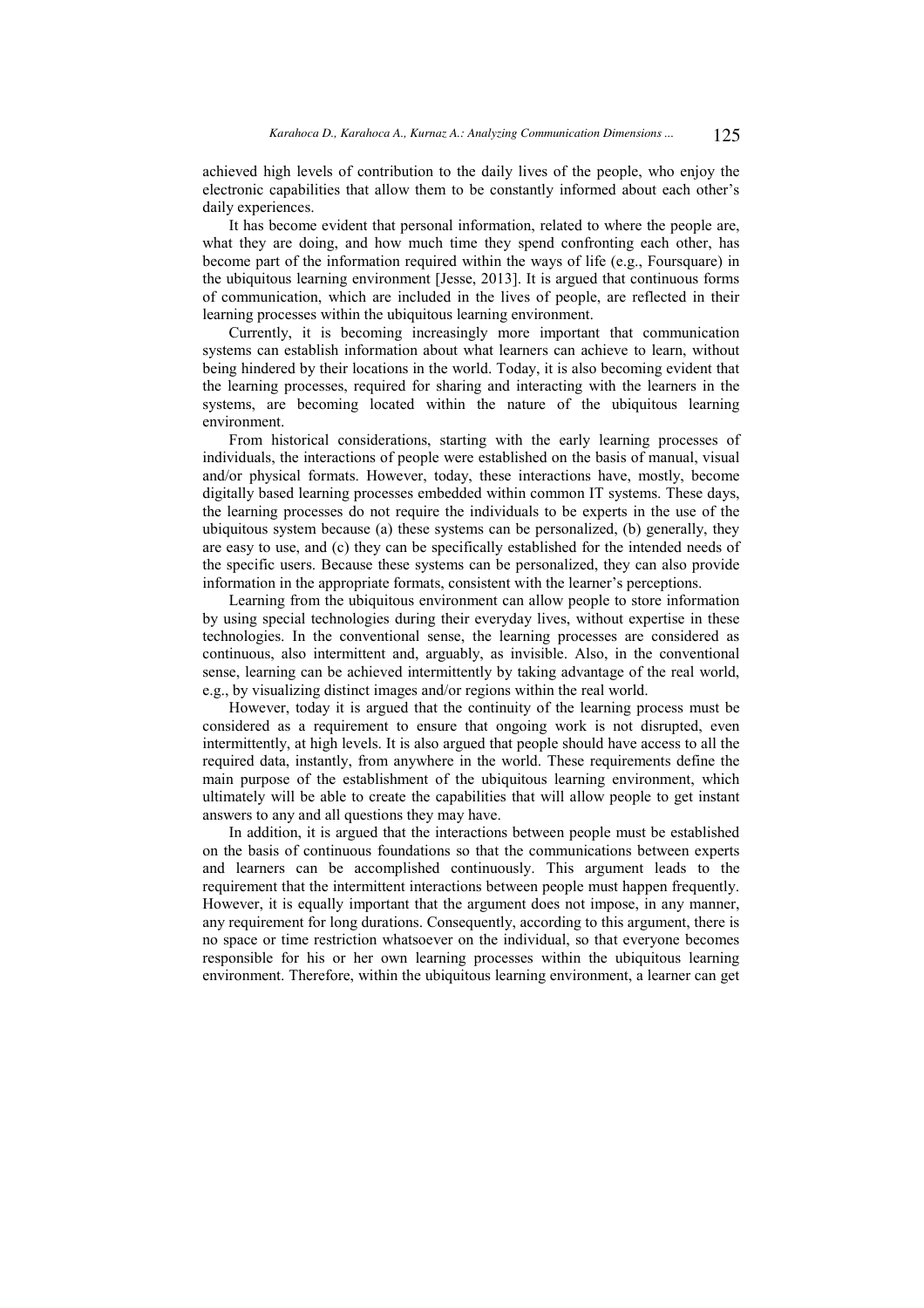information from a large number of different sources and from a large variety of different experts, as large numbers of different answers to the learner's questions.

Thus, it must also be realized that the capabilities of the ubiquitous learning environment cannot guarantee all the correct answers, from all the experts, to all the questions of all the learners. It is a well-established requirement that, within the ubiquitous learning environment, the utilization of the ubiquitous learning systems must be designed to achieve the required interactions between the learners within the environment as much as possible [Ramsden, 2003].

It is evident that the essential communication capabilities for the exchange of available information between people, as learners and experts, must be established on the basis of adaptation of portable electronic tools that are available to the learners for sharing information, asking questions, obtaining answers and for general purpose instant messaging. It is generally acknowledged that social interactions and social processes in a community automatically begin with ubiquitous learning because today, in all modern communities, there always exists an already established intercommunity interaction.

It is also suggested that the learning habits of people and their learning capabilities would change, and could indeed grow substantially, depending on the available capabilities of their ubiquitous learning environments. It is well realized that the interactions between people, during these ubiquitous learning communication processes, also constitute a class of knowledge support, which is considered essential to the education system at all levels.

Therefore, the importance of Computer Mediated Communication (CMC) in education is undeniable. Today, it is becoming more convincing that the contribution of ubiquitous learning environments can change the learning habits and the organizational structures of learning environments. It is also fully realized that learning by CMC is generally fast; it is instructional and, most importantly, it is enjoyable.

As indispensable items of communication, the interfaces being developed for digital environments are being designed as asynchronous interfaces, with interaction communications being realized at different times, and also as synchronous interfaces, with interaction communications being realized immediately, at the same time. For asynchronous interfaces, when a message is sent at a certain time, it is generally received at a later time (intentional or unintentional, it is a sufficiently large time delay). For synchronous interfaces, when a message is sent at a certain time, it is received simultaneously (within limits of communication time) and, therefore, it can be answered within a short time.

The impacts of text-based CMC on online social presence in this environment is described by the statement that communication is dealt with via mobile telephones, voice mail, chat rooms, blogs, audio and video transmission, pedagogical agent based communication forums, social networks, real-time computer conferencing, and discussion platforms [Tu, 2002].

During the digitally based communications, with the individuals being in different environments, CMC is actively involved in the learning process due to its capabilities, which can allow the use of written and visual formats of communication, such as voice and video format combinations, which can be activated simultaneously, i.e., computer-mediated communication offers an enhanced ability to interact with a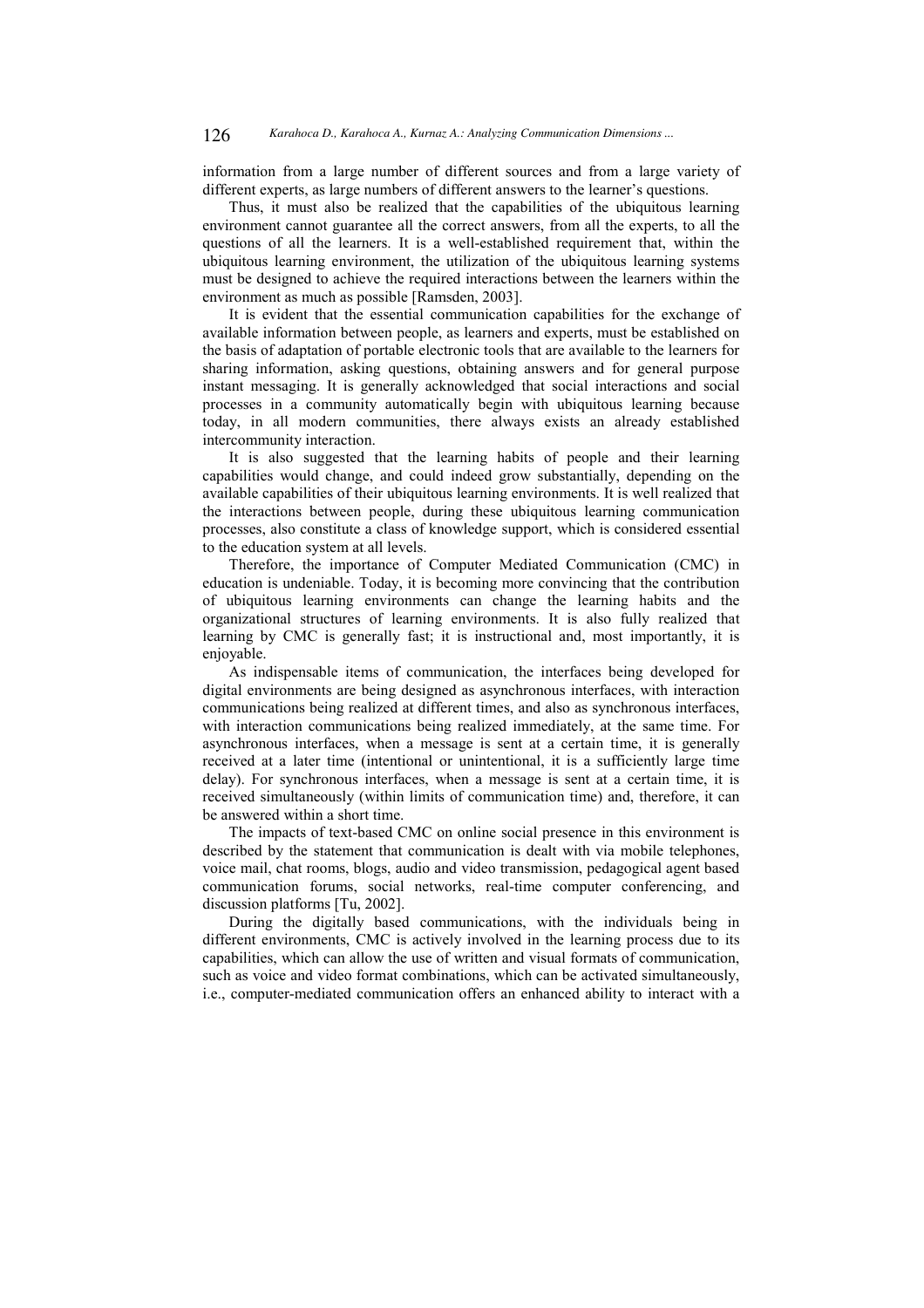desired target audience and potentially establish stronger links between sender and recipient [Nicovich et al., 2005]. Asynchronous communication environments are generally used for the transmission of information in special formats, as data formats for written languages and as special data formats for visual images.

In digitally based environments, a written communication can be established in different formats, designed according to their presentation contents and evaluation levels, as information concerned with assigned homework messages, asynchronous discussion messages, practice examination messages, warning messages, forwarding messages, announcements, and short briefings. Participants in these environments can use the information individually and can also share the information among other participants, by using chat rooms and discussion blogs. The distributed use of the information generally increases the efficiency of learning by supporting the collaboration processes among the participants of the systems [Kapoun and Milkova, 2014].

Currently, it is also suggested that with the considerations of the required time periods intended for measuring the outcomes of the learning processes, their could be an increase in the cooperation efforts in sharing the information. It has been established that sustainable digital communication in the ubiquitous environment can support and improve the characteristics of interactions among people. In this context, the communication contents and the interactive features have been considered more carefully, and in a more detailed way, than the other communication features.

It has also been determined that written communications used by digital media, special text messages, homework participations, discussions and interactive participations could also be considered within the contents of the courses. The relative qualities of the digital interfaces, based on the perceptions of learners and the content of the messages, are undergoing significant improvements in all ubiquitous learning systems and the collaborative communication levels are increasing rapidly [Yang] 2006].

Importantly, the levels of collaborative communication opportunities supported by ubiquitous environments are also improving. The volume of collaborative communications relating to tests, which also represent the class of communications that provide support to the learning scenarios, is also increasing rapidly. In addition, it is becoming more evident that training, supported by pedagogical models, can help in the establishment of more disciplined and sustainable places with the power and the structure of digital communications within the ubiquitous learning environment. Digitally based communication, depending on the effectiveness and efficiency of learning from the previous studies, are discussed. The studies about essential business elements, such as communication dimension, content, and impact are very rare. These features of communication are referred to and CMC elements used by adapting to digitally mediated communication. In this study, it was observed which dimensions of CMC affect learners' inclination of using the ubiquitous learning environment. CMC includes digitally based interface environments. It covers not only computer, but all digital interface tools.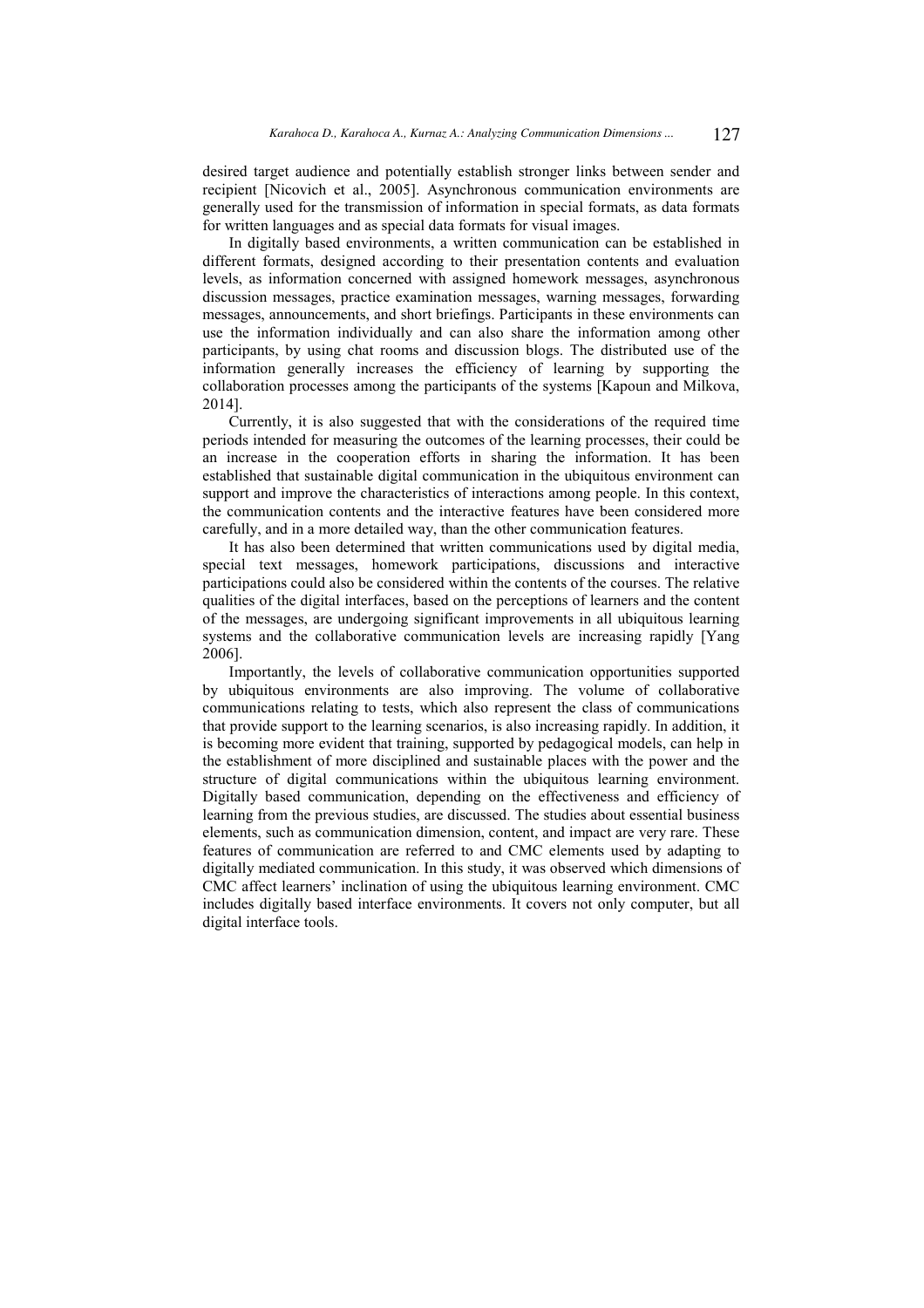### **2 Consideration of Asynchronous CMC**

Asynchronous CMC allows learners to conduct research without any constraints of time and resources. Some of its opportunities can be specified as research and investigation, access to information, and study with different people within groups. Also, learners can ask questions to their teachers through the system and get quick responses from them with interactive communication. Learners can take lessons from any place, with any tools, at any time independently. They can listen to the same course again, can ask questions whenever they want, and can communicate among themselves. In addition, working as a group is possible. There is also a platform to exchange information about the issues they discuss. Taking the word of everyone in the class is not possible due to time constraints, yet it is possible with a digitally based interface. Learners can determine their own learning style and time. They can interact with members mutually on the education system by being sensitive to the sociotechnologic events in the environments, which take their attention.

#### **2.1 Previous studies**

In this study, the effect of computer-mediated communication on learning is examined in ubiquitous learning environments. The implication of ubiquitous learning on education is a key point of this research. Through this point of view, Arkun and Askar [2010] tried to analyze the purpose, principles, characteristics, and main components of ubiquitous learning. Also, this review study focused on ubiquitous computing and ubiquitous intelligence term, and showed the effect of ubiquitous learning on teacher learning.

In this study, the different categorized advantages of ubiquitous learning are described and the main components of ubiquitous learning are listed. At the end of the study, some results show that learners have different learning methods and capabilities. Therefore, they have to be educated by customized education strategies and materials; it also has positive effect on teacher training.

The other survey study was carried out by [Nguyen 2008] to understand the implementation of CMC in collaborative learning from Vietnamese learners' points of view and the advantages of taking the course, and their attitudes in the class supported by technology in the College of Foreign Languages in Danag University in Central Vietnam. It was thought that learners' perceptions affect the effectiveness of technology and tried to find the effect of CMC in language learning. This study is a combination of both quantitative and qualitative data analysis, meaning it is mixed research. 28 female and 2 male teacher learners participated in the survey, which included 24 questions with 4-point Likert scale items, 6 open-ended questions and transcripts of 15 teacher learners out of 30 who contributed to the questionnaire. Answers were analyzed with SPSS 17. As a result, all learners liked learning with these technological classes, 23.3% learners strongly liked computer-based learning and half of them were interviewed and described the class positively as modern.

[Joo and Kim, 2009] conducted a survey study to measure the learner's satisfaction with online and offline communication software. A method related to efficient ubiquitous teaching and learning model has been offered. Learners selected the type of task according their level and prepared the final report by themselves or with a group. There was no place and time limitation. Learners were in the fifth grade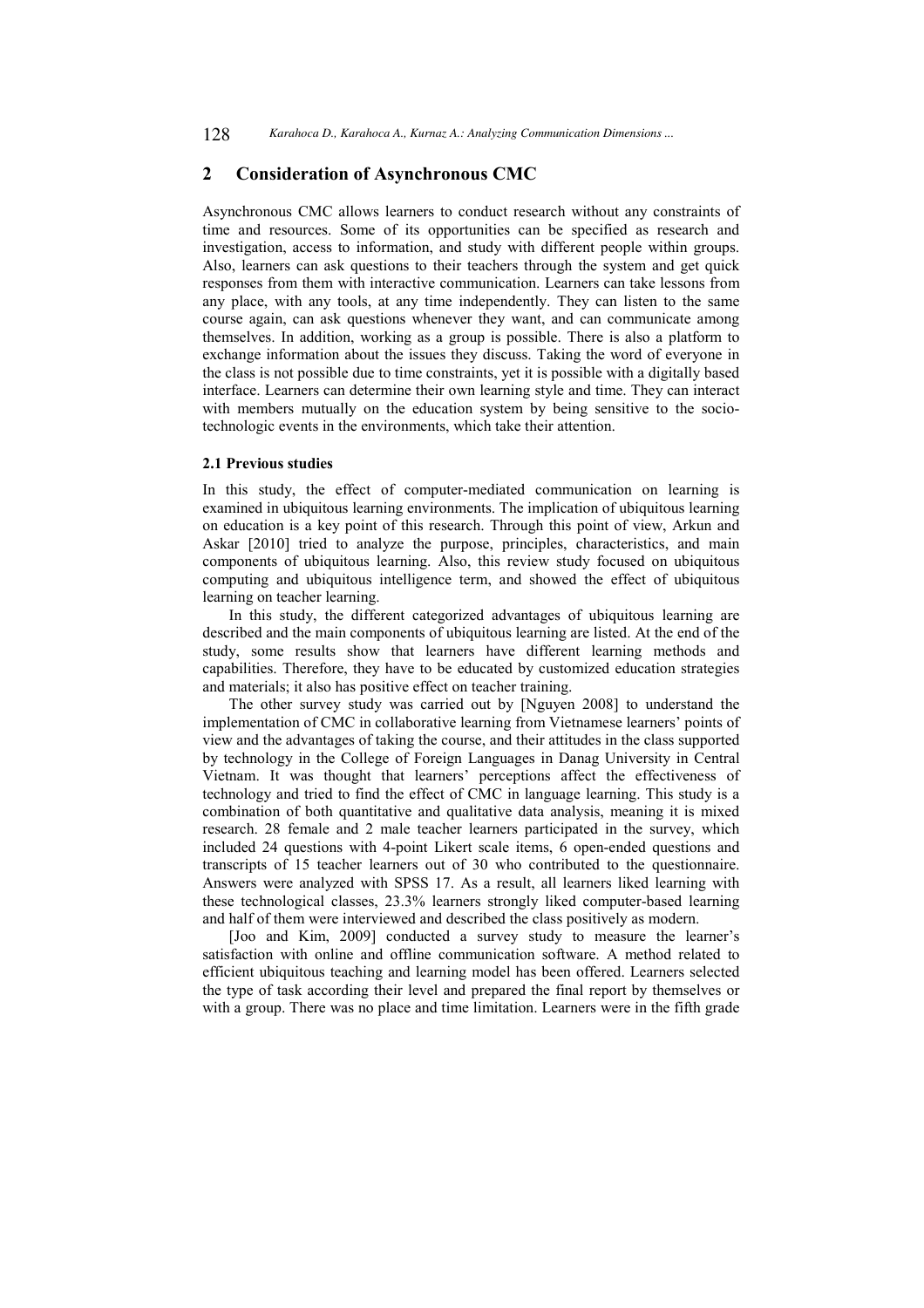of elementary school. The learners were satisfied with u-learning and self-directed learning in ubiquitous environment.

In another study, [Hammick and Lee, 2013] designed a virtual environment to analyze the effect of 3D virtual and face-to-face communications on the communication experience of people. They also tried to analyze the effect of differences between characteristics of people on communication experience of themselves. They chose 58 undergraduate learners aged between 18 and 23. There were 37 girls and 21 boys, who hadn't known each other before. They compared shy and non-shy people, and virtual setting and real-life setting in their study. They discussed drinking as the topic, one of the most common topics between these groups. Also, they were told that they would conduct a survey about their experience before discussion and after discussion. Through the results, shy people feel less concerned in online communication. In the face-to-face environment, shy peoples' personal minds change their behavior and are more dominant. As a result, in virtual reality the weakness of visual and acoustical tips affect the results of the study a great deal. In literature, there exist studies in which authors look from different perspectives.

[Remesal and Colomina, 2013] discussed social presence from a sociocultural perspective through its main component of computer supported collaborative learning. In their study, a computer supported collaborative writing workshop for 6 weeks with sixteen learner teachers, with bachelor degrees from educational psychology courses, was applied. This workshop is supported by a learning management system (Moodle). In this workshop, learners wrote argumentative and clear essays. Also, they evaluated the educational practices by applying the conceptual content of workshop. The questions asked in these surveys are as follows: "How does the participant contribute to the creation and maintenance of social presence in an asynchronous computer supported collaborative learning activity?", "What individual/group differences can be found?", "Do the individual contributions reveal any emergent roles or individually profiles during the process over time?" This workshop enabled us to make the definition of social presence again. Through the result, the authors say that social presence motivates learners to feel as though they are in a community, which supports the learning process. The resulting categories correspond to two different axes: individual versus group oriented, and task versus members oriented.

[Helm et al., 2013] conducted research about the extending effect of online applications on the effectiveness of traditional word of mouth. They asserted that the personality of users affect their motivation when they create content. The aim of their study is to connect some specific activities to some specific personal characteristics. Also, they aimed to design a research model, which can enable them to characterize and differentiate online opinion leaders. They applied more than 16900 surveys. Through the results of these surveys, when they attend the articulation and personality structure of opinion leaders, they cannot compare them with traditional leaders. Also, they assert that introverted people behave actively as online opinion leaders because they realize the community less than traditional leaders.

These results allow for the understanding of the role of opinion leaders in online environments through the overview of literature; we conducted a survey to learn the degree of relationships between the contents of CMC at Bahçehir University, Software Engineering Department. We chose undergraduate learners taking the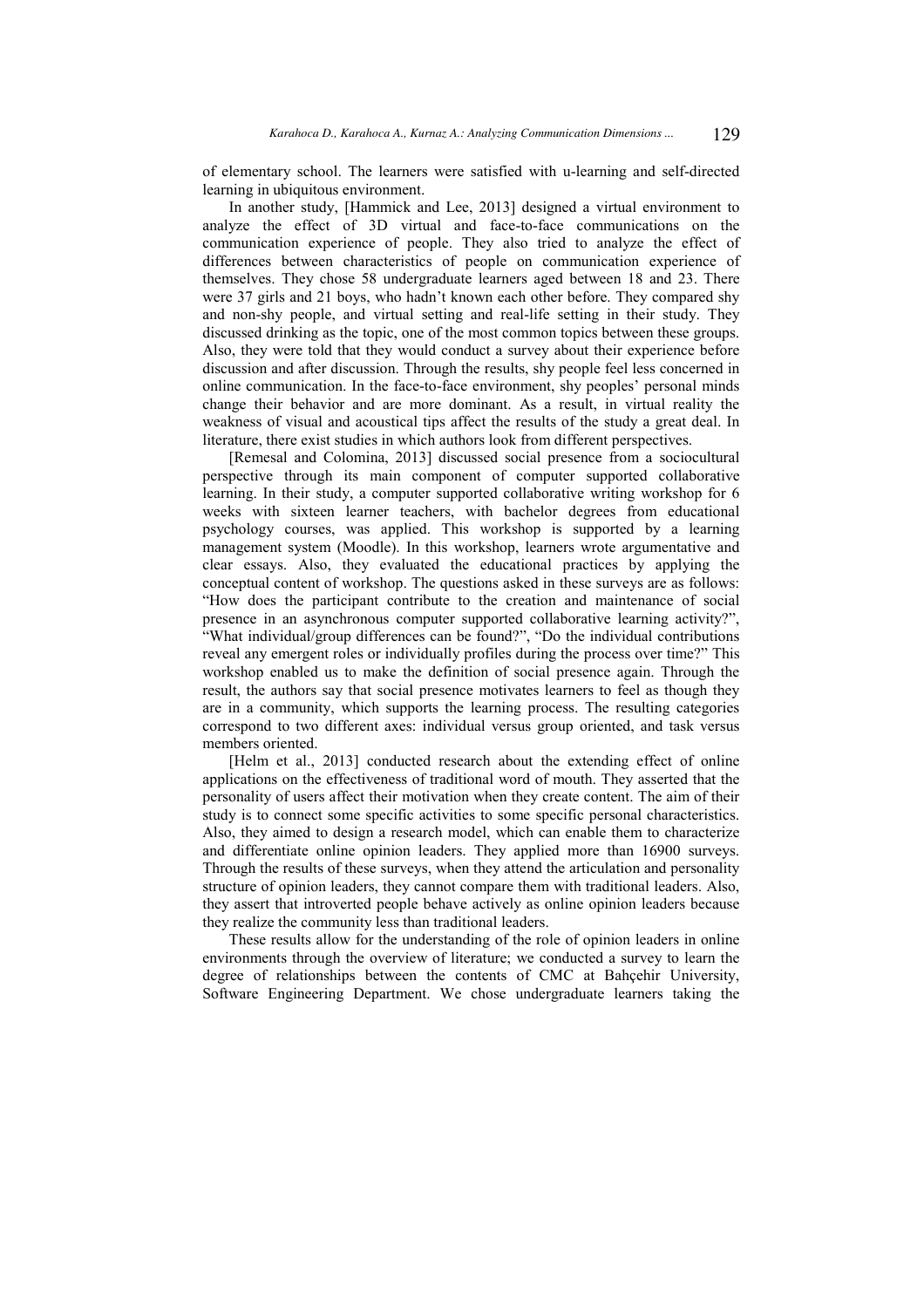130 *Karahoca D., Karahoca A., Kurnaz A.: Analyzing Communication Dimensions ...*

course of Engineering Ethics and applied a survey at the end of the course. Firstly, the learners' attitudes about using ubiquitous learning environment should be analyzed in terms of communication dimensions. It was considered that the social courses are more suitable for ubiquitous learning and learners may be selected by taking the ability of using communication tools, such as computer, tablets, and so on, into account. Thus, the Engineering Ethics course was selected as a sample because it has a social content and its learners study in the Software Engineering Department.

### **2.2 Development of the PLS-SEM Methodology**

In this subsection, details of the latent variables of the questionnaire are given.

#### **2.2.1 Characteristics of questionnaire**

Survey questions are derived from the study of [Yen and Tu, 2008]. Variables were created and grouped in our research and they are studied in an asynchronous environment. The CMC questionnaire covers message content as an output. Latent variables were grouped as follows and the questionnaire organized as given in Appendix I:

1) Interaction of message.

2) Semantic of message.

3) Emotional situation.

4) Security of message.

5-7) Proficiency levels of participants using e-mail, threaded discussion, real-time chat.

8-10) How many years have they been using e-mail, threaded discussion, real-time chat.

11-14) How many hours have they spent on courses related with e-mail, threaded discussion and real-time chat for each week.

15) Gender.

16) Computer expertise of the user.

### **2.2.2 Description of variables of model**

Each question was represented with a metric of this model and they were collected for each latent variable. The questions were classified into three different parts. Questions on the participants' perception of CMC were asked in the first part. Part 2 focused on habits of people. In part 3, gender and computer expertise related personal information was asked. As a communication tool, the social dimension, effectiveness, content, use, and intelligibility of CMC were investigated with the questions for Message Content as a latent variable. In total, ten questions were presented under the output variable. According to the participants' opinion about these questions, the answers to the questions were scaled with a 5-point Likert scale as strongly agree, agree, uncertain, disagree and strongly disagree. The Structural Equation Model of this study is shown in Figure 1a-1b.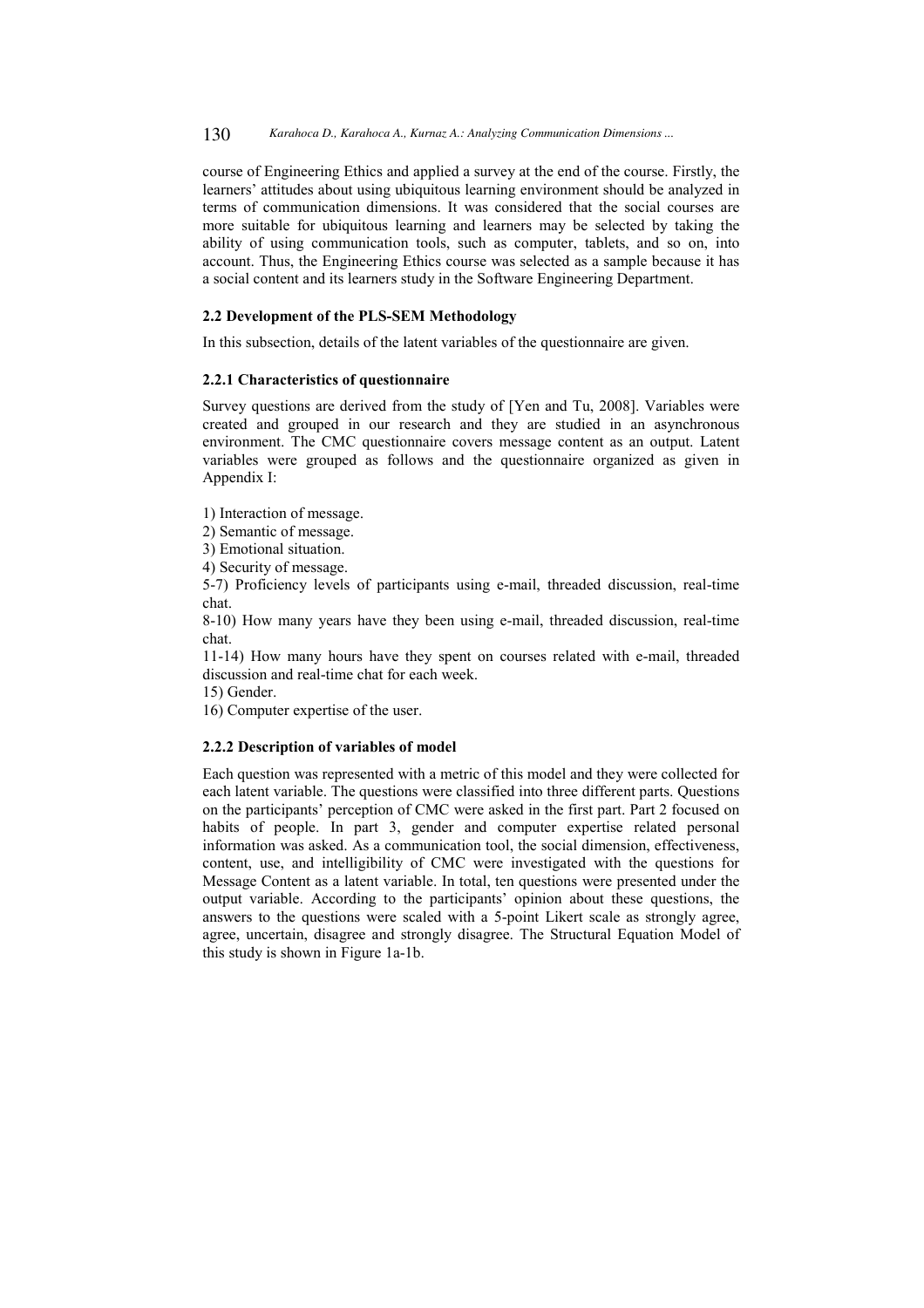

*Figure 1a: PLS- SEM diagram for CMC*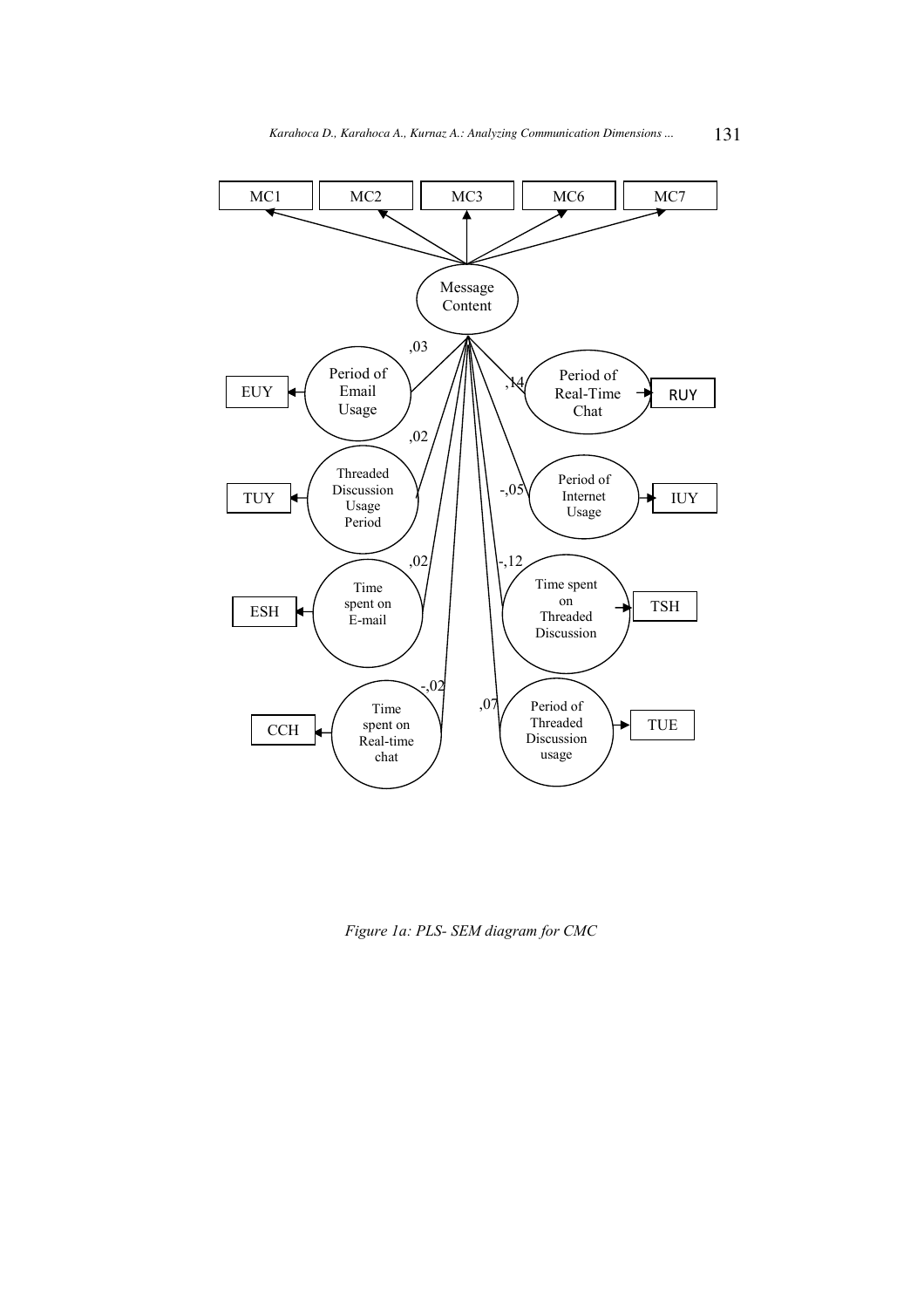

*Figure 1b: PLS-SEM diagram for CMC* 

Message Interaction has five questions to investigate whether participants' relationships with the people have an affect on the message interaction. The recommendations, which are given to get a quick response to the message and the answer to examine the people acquaintance, are also scaled according to their degree of participation. The Message Semantic latent variable has four metrics. It has been questioned whether people effectively delivered their wishes to each other with CMC.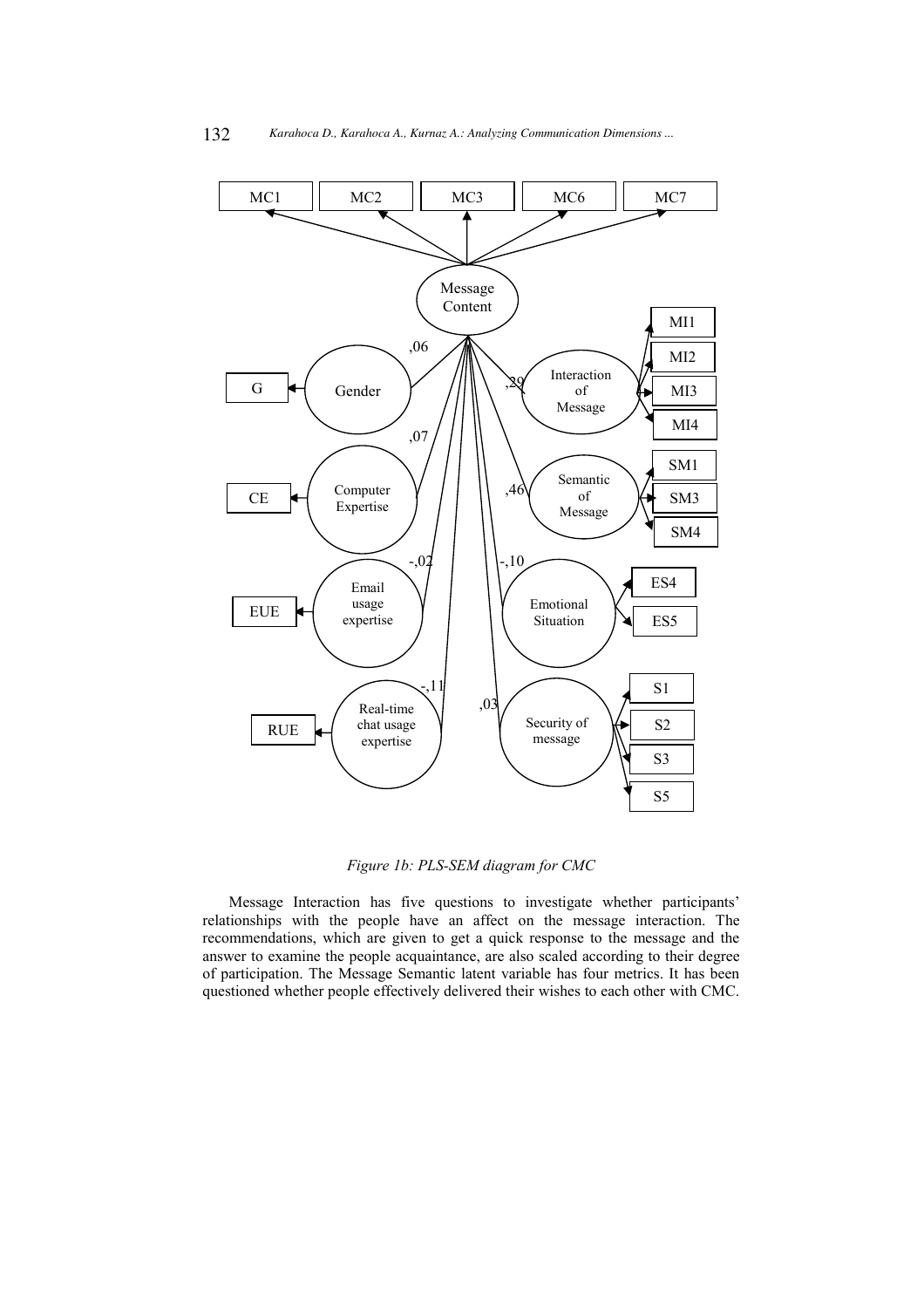It is investigated to what extent the participants explained themselves and whether they had a meaningful communication or not by using a digitally based interface. Because it is important that the users be able to explain whatever they want to transfer to the other side while they communicate through these interfaces, it is important to understanding effective communication by the usage of CMC. To investigate the Emotional Situation, there were five questions. Participants were asked how they felt about the shared message in the learning environment seen by other people and how they felt when they took a wrong message [Yen and Tu, 2008] [Tuncay and Uzunboylu, 2010]. The user's emotional state is important in preferring the usage of CMC. According to [Chenault, 1998], people bring their real-life problems and personalities with them to their "virtual" lives and, therefore, CMC must inherently include all kinds of emotional content. For security issues, there were six questions about private messaging, the technical reliability of online communication, and the reliability of sharing information in an online environment. In Part II, email, threaded discussion, and real-time chat usage expertise related dimensions were asked in order to analyze how proficient users are in using CMC with e-mail, threaded discussion and real-time chat, respectively. A 5-point Likert scale was used as expert, above average, average, below average and novice. The questions asked to the participants were as follows: "How many years have they been using e-mail, threaded discussion, real-time chat as a form of CMC?" and "How many years have they been using the Internet?". In addition to these questions, hours spent for email, threaded discussion and real-time chat on the course were also asked. In Part III, gender and computer expertise of students are asked with 4-point Likert scale as no experience, novice, intermediate, and expert.

### **3 Preliminary Results of Application**

This survey was applied in Bahçeşehir University because it is necessary to adapt to the ubiquitous learning of some courses of the University. For this purpose, we evaluated the communication dimensions, which have a direct or indirect effect on the learner's communication ability in ubiquitous learning environment.

### **3.1 Participation**

The group consisted of 147 men and 61 women who contributed to the survey. All participants were undergraduate learners who took the Engineering Ethics course, which was an online lecture at Bahcesehir University in Turkey. These learners were selected for this study because they took social courses and were experts in information technologies.

### **3.2 Generation of information for PLS-SEM Application**

Engineering students who registered to Engineering Ethics were included in this survey. They were informed about the keywords weekly. Learners were searching these keywords in a ubiquitous environment (UE) in various sources. Journals, articles, Twitter, books, and newspapers are examples of these resources. Each week had its own activity, such as case study, forum, quiz, homework, etc. on UE. There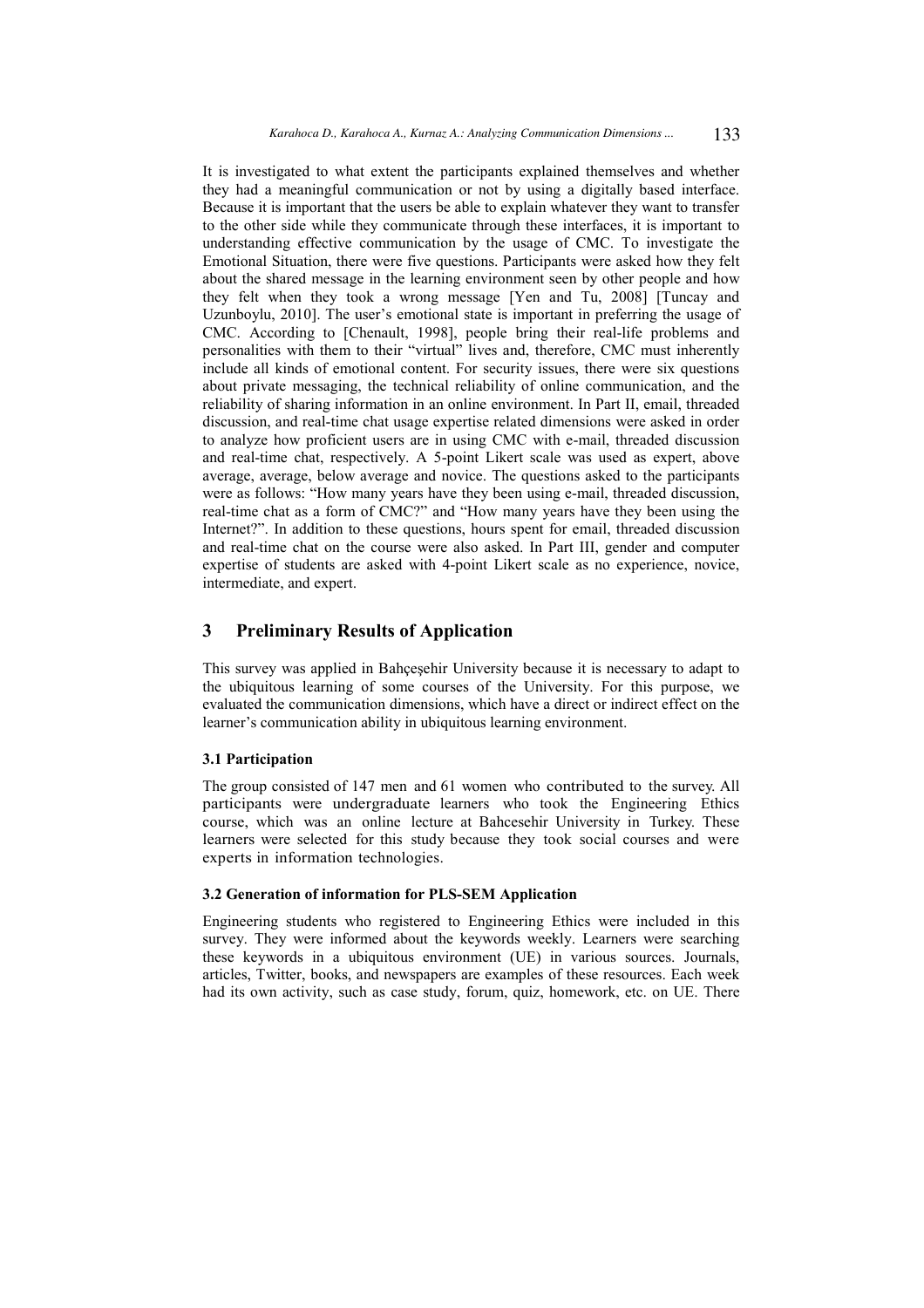#### 134 *Karahoca D., Karahoca A., Kurnaz A.: Analyzing Communication Dimensions ...*

was a presentation about the course and a lesson document with support of an Avatar. Also, the Avatar gave tips to learners and directed them according to each student's deficiencies. In this way, learners understood the parts where they were guided through the Avatar. The Avatar asked questions to the learners on particular pages and redirected them to pages where they could find the answers while the learners were learning. Figure 2 shows the third week of the Engineering Ethics course and the flow of the course given in Figure 3.

 $\Box$ 

 $\overline{\mathbf{3}}$ Problem-Solving & Analogy between Ethics and Design

Key Words

- Cost Benefit Analysis
- Duty Ethics
- . Pight Fthics . IItilitiarianism
- Virtue Ethics

**For Case Study: Paradyne Computers** 

Subject 1: What are the internet crimes or electronic crime and explain impacts on society?

Subject 2: Find a problem that arise in the domain of Cyberlaw (Internet Law) and analyze its ethical aspects .In your analysis, try to use the information you gained Paradysse Computer Case PDF File.

You should select Subject 1 or Subject 2. And then, do the homework(if you want to make this homework with group, you should read the syllabus and create your group)

For Subject 1: You should research the subject by using Internet, library, books etc.

For Subject 2: You should read the case study, and preapare the homework by using this material.

\*\*\*\*\*\*For Chapter 3, pdf document uploaded. While studying Chapter 3, you should use this edited pdf document.



*Figure 2: Example of a lecture for a week* 

| Keyword                  | Notifying the keywords | <b>Evaluation the</b> | Deciding the case study, | Discussion - managing |
|--------------------------|------------------------|-----------------------|--------------------------|-----------------------|
| (selecting the keywords) | to student             | keywords              | giving it to the student | the case study        |

*Figure 3: Flow of the course* 

It is observed in the systems' participation archive that learners were studying the Avatar supported course material more frequently. Audio supported content is mostly preferred in the pedagogical agent based learning environment. In this way, learners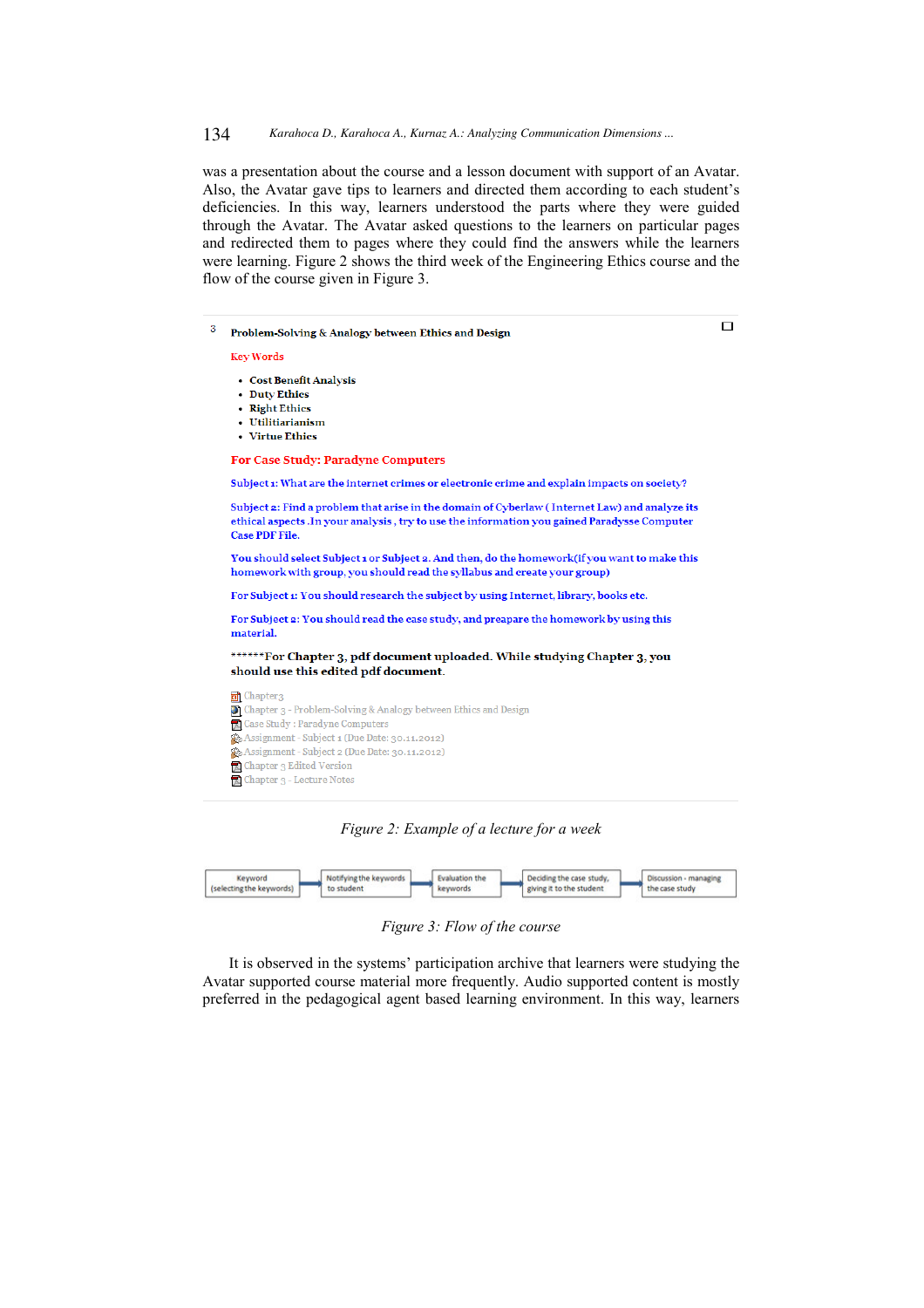listened to the content by tuning the speaking speed of the Avatar to understand and to learn more effectively. In Figure 4, there is a snapshot for pedagogical agent based learning environment.



*Figure 4: Pedagogical agent based learning environment* 

The case study, The Space Shuttle Challenger and Columbia Accidents, which was on the 7th page of the Engineering Ethics [Fleddermann, 2004] book, was given to the learners who were asked to answer two questions. Although this study had no effect on grades, 180 learners participated. The learner linked the questions with the cases they had read and lesson contents, and then learnt to apply through the experiences of daily life. In this way, learners could continue to study outside of the class and the teacher had given them representative notes to evaluate their answers. The learners' answers to the case studies with teacher feedback are given in Figure 5 as a snapshot of the forum discussion. A forum area, in which the learners can have discussions via CMC, is located in the ubiquitous environment as well. It is observed that they didn't hesitate to share their ideas in an online area.

| Re: Intel Case - Forum Discussion                                                                                                                                                                                                                                                                                                                                                                                                                  |
|----------------------------------------------------------------------------------------------------------------------------------------------------------------------------------------------------------------------------------------------------------------------------------------------------------------------------------------------------------------------------------------------------------------------------------------------------|
| by SELMA KAYMAZ - Monday, 19 November 2012, 03:38 PM                                                                                                                                                                                                                                                                                                                                                                                               |
| 2.10                                                                                                                                                                                                                                                                                                                                                                                                                                               |
| I should reveal defects, yes it can be change what conditions I have at this moment.It can be so different when it needs to security or it<br>needs to be simple way. Security is very important for example at bank, shopping in the internet and while using id cards in related<br>areas. Yes if you are a customer in the bank the answer be different because when calculating something it must has also security and<br>simple way.<br>2.16 |
| Before solding the chips all of the tests controls should be done orderly, engineers should be responsible all of the flaws and so that they                                                                                                                                                                                                                                                                                                       |
| must be very attantive. After to began sold they must follow all of tests again and they should control the chips all around the world                                                                                                                                                                                                                                                                                                             |
| because engineers have a big responsibility about all of features in the chips which are produced by them. After the flaw became<br>appearent they must be together about finding a good solution and it prevents the big problems in the future, so enginners are<br>responsibles about chips which are products of them every time                                                                                                               |
| (Edited by Dilek Karahoca - original submission Friday, 16 November 2012, 10:36 PM)                                                                                                                                                                                                                                                                                                                                                                |
| Hİ.                                                                                                                                                                                                                                                                                                                                                                                                                                                |
| I Agree with you. Both engineers must fulfill their responsibilities as well as they company.Thank you for participation.                                                                                                                                                                                                                                                                                                                          |
| Show parent   Edit   Split   Delete   Reply                                                                                                                                                                                                                                                                                                                                                                                                        |

*Figure 5: Case study for Forum Discussion*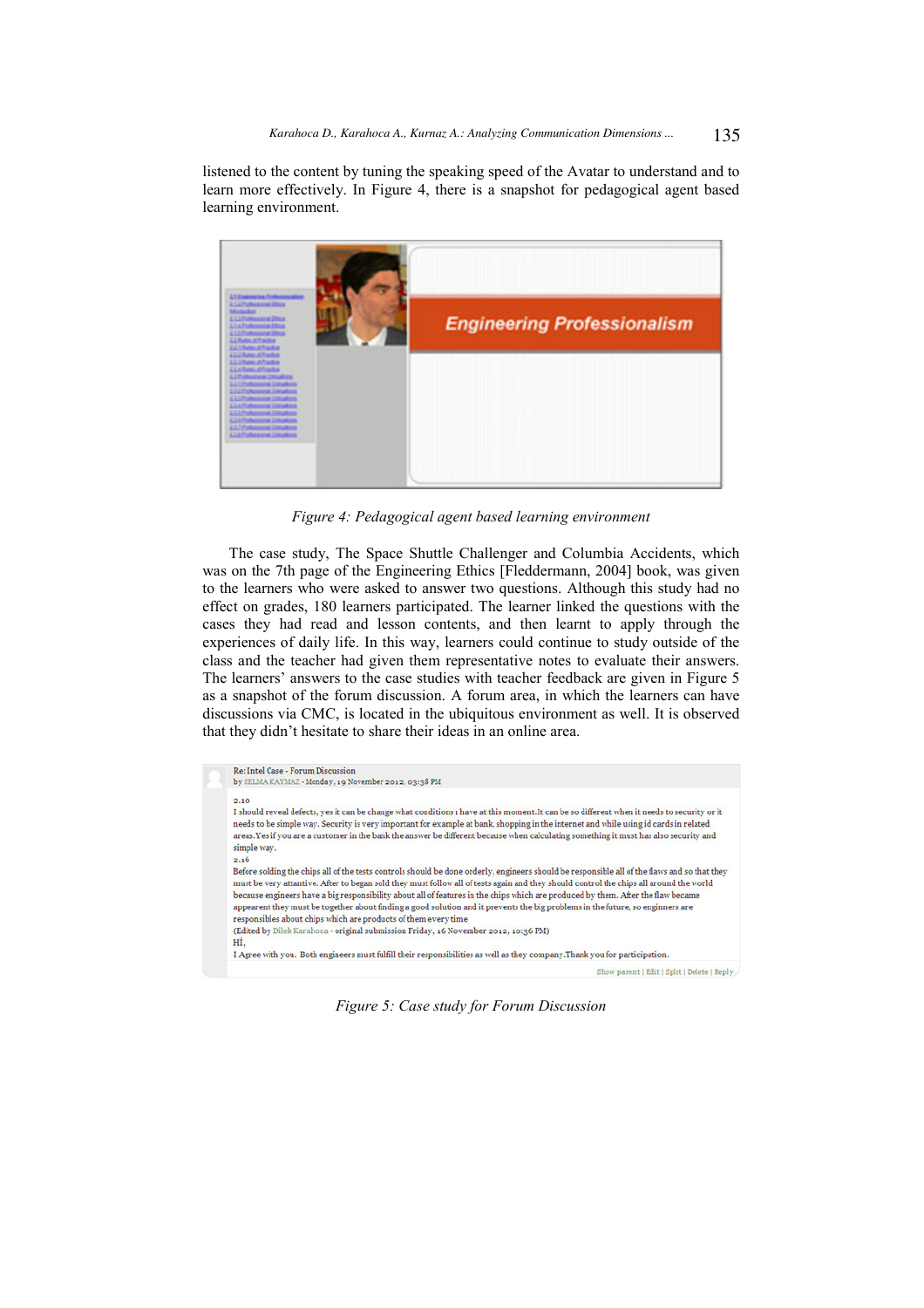136 *Karahoca D., Karahoca A., Kurnaz A.: Analyzing Communication Dimensions ...*

Students have a tendency to discuss a particular topic in Engineering Ethics. Also the teacher can follow the posts in the forum and inform them rapidly. In Figure 6, forum discussion activity, comments, and feedback of the teacher are shown.



*Figure 6: Case study examples* 

Through this learning system, the participation of courses, forums and activities can be observed in Figure 7.

| <b>Activity</b>                        | <b>Views</b> | <b>Related blog</b><br>entries | Last access                                              |
|----------------------------------------|--------------|--------------------------------|----------------------------------------------------------|
| Make-Up Final Exam                     | $6 -$        |                                | Tuesday, 8 April 2014, 11:53 PM (5 days 16 hours)        |
| Tinal Exam                             | $1405 -$     |                                | Tuesday, 8 April 2014, 11:52 PM (5 days 16 hours)        |
| Research 1 - Grades (10%)              | $234 -$      |                                | Tuesday, 8 April 2014, 11:49 PM (5 days 16 hours)        |
| Research 2 - Grades (10%)              | $341 -$      |                                | Wednesday, 30 January 2013, 02:36 PM (1 year 74<br>days) |
| Research 2 Project (Türkçe) - 1. Bölüm | $223 -$      |                                | Tuesday, 8 April 2014, 11:53 PM (5 days 16 hours)        |
| Research 2 Project (Türkçe) - 2. Bölüm | $526 -$      |                                | Tuesday, 8 April 2014, 11:53 PM (5 days 16 hours)        |
| Research 2 Project (English) - Part 1  | 27           |                                | Thursday, 17 January 2013, 02:17 PM (1 year 87 days)     |
| Research 2 Project (English) - Part 2  | $182 -$      |                                | Saturday, 12 January 2013, 03:15 AM (1 year 92 days)     |
| <b>E</b> Forum                         | $4082 -$     |                                | Monday, 14 April 2014, 04:35 PM (1 min 1 sec)            |
| FORUM                                  | $1052 -$     |                                | Monday, 14 April 2014, 04:35 PM (44 secs)                |

*Figure 7: The participation of students in forums and research projects* 

### **3.3 Description of Partial Least Squares Structural Equation Modeling (PLS-SEM) Methodology**

Structural Equation Modeling (SEM) and Partial Least Squares Structural Equation Modeling (PLS-SEM) are described briefly below.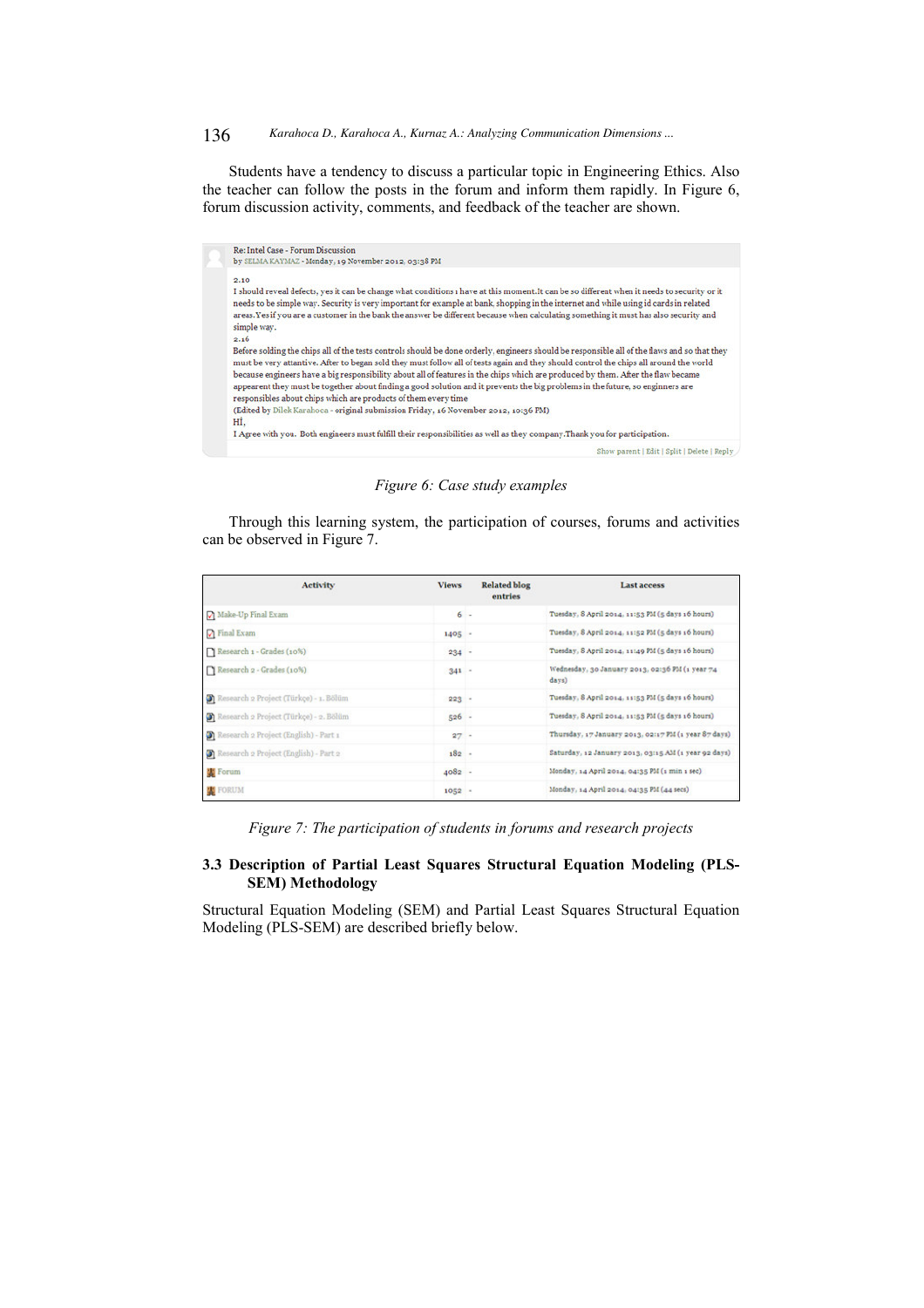#### **3.3.1 What is SEM?**

This method began to be used in the marketing sector. It allows us to inspect complex research problems, which have multiple independent and dependent variables by showing the relations between existing variables, a detailed and systematic way in a single process. SEM can be named as a second-generation technique [Bagozzi and Fornell, 1982]. In SEM, variables of the research problem can be defined in a single diagram and provides a result at once without testing them separately. There are two types of variables in SEM, observed and latent variables. SEM is a multivariate statistical analysis method, and it reveals the relationships with these variables, which are correlative and causative, combining a lot of different statistical analysis methods such as variance, covariance, factor analysis, and regression analysis. We explained the variables, constructs and some other content of SEM in accordance with [Sarstedt et al., 2014].

In figure 1a-b is a PLS-SEM diagram of this study. It actually can be a standard model with constructs. Constructs are shown by circles or ovals in a SEM. Research carried out using SEM tries to define the cause-effect relationship between these constructs. If latent variables are only dependent variables, then we call them exogenous variables. If latent variables are independent or dependent and independent variables, they are called endogenous variables. In this study, the exogenous latent variable is Message Content. Endogenous variables are the remaining indicators. These sixteen indicators explain the final target construct, which is Message Content.

Observed variables can be called metrics or manifest variables. In our model, observed variables are displayed in a rectangle. Observed variables are created from the survey questions.

Measurement theory determines the relation between observed variables and latent variables [Sarstedt et al., 2014]. There are two types of measurement for latent variable types. One is formative, the other is the reflective measurement method. Formative measurement methods measure the effect of metrics on the constructs. Reflective measurement method measures the effect of the construct on the metrics [Coltman et al., 2008]. For these two measurement models, there are two considerations; one is theoretical, the other is empirical. In the theoretical part nature of construct, directions of causality between items and the latent construct, and characteristic of items used to measure the construct considerations exist. In the empirical part, item in correlation, item relationship between constructs antecedents and consequences, and measurement error and collinearly considerations exist [Coltman et al., 2008].

Choosing the right measurement type is also important. It is known that a construct should be formative or reflective. It depends on the concept of construction, purpose of the research, and the role of construct in the model [Sarstedt et al., 2014]. Furthermore, the use of PLS-SEM enabled us to review all of the constructs conceptualizations and specify them as formative or reflective [Hair et al. 2011].

#### **3.3.2 What is PLS-SEM?**

In PLS-SEM, there is no permission to make recursive relationships in the model. Therefore, the paths of structures in the model between latent variables only head in a single direction. As we mentioned before, there can be two types of measurement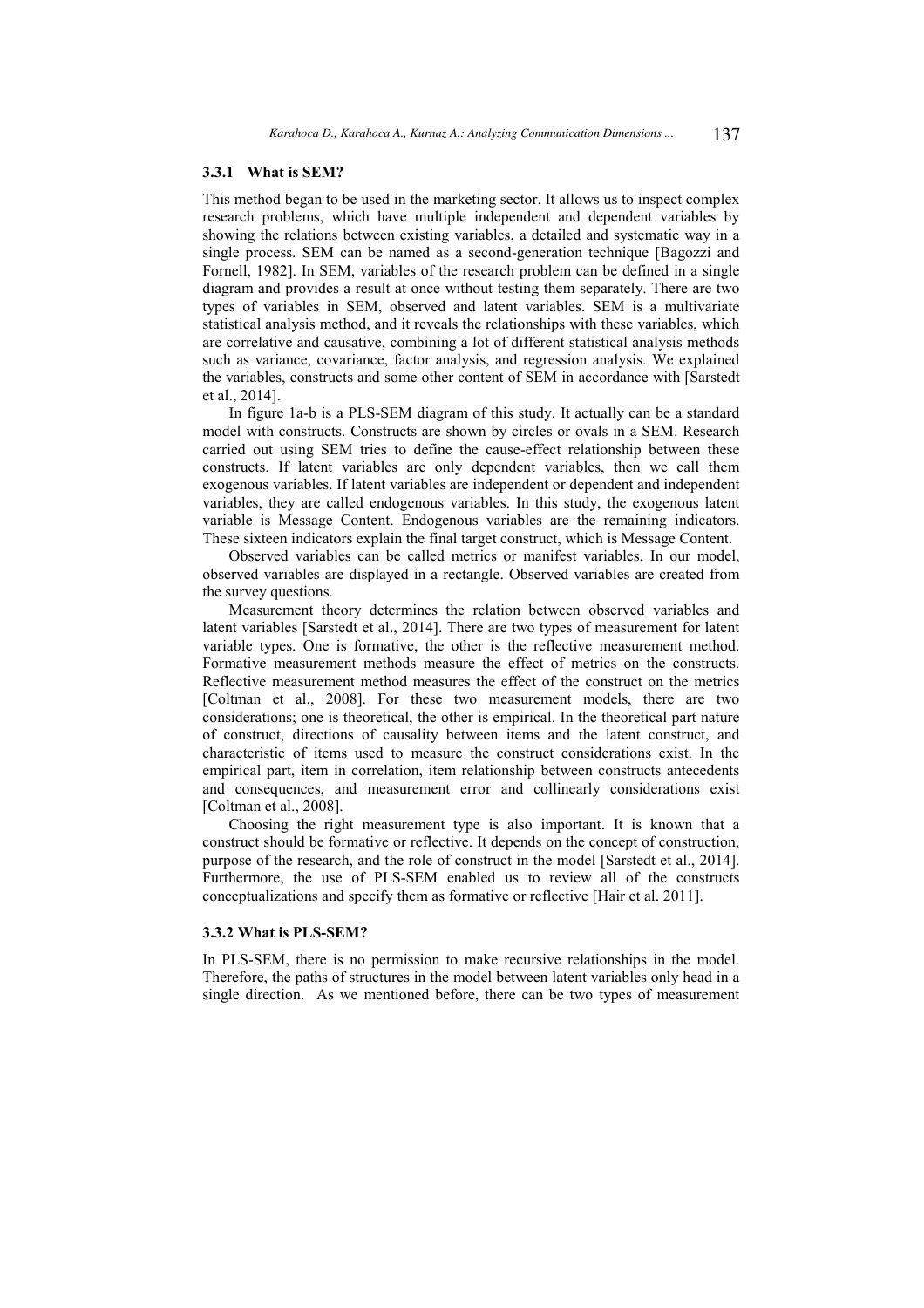models, and PLS-SEM can handle both of these models. A basic PLS-SEM algorithm has a two-stage approach. In the first stage, there exists a four-stage process in which the score values of latent variables are calculated. In the second stage, the algorithm calculates the final estimated scores of structural models path coefficients, outer weights and loadings [Hair et al., 2011].

### **3.4 Implementation of CMC PLS-SEM Methodology**

In this research, the model was evaluated by partial least squares structural equation modeling (PLS-SEM). According to the Composite Reliability table, some metrics had low weights; therefore, they were removed from the initial model. According to the results, Rho values are over about 0.70 and the first Eigen values are bigger than the second ones. That means the reliability values of this model are acceptable, so the metrics of this model affect the model moderately. According to the Cronbach alpha values, the most effective variable is the content variable, which is 0.676. However, even this high effect is observed to remain moderate. Although the metrics affect the model moderately, different variations of interaction of different dimensions were tried to find more effective results. As a result of various tests, the most reliable values of the model are shown in the following Table 1.

|                       | <b>Dims</b>    | Cronbach's D.G. rho Condition Critical<br>alpha | (PCA) | number | value | Eigen<br>values |
|-----------------------|----------------|-------------------------------------------------|-------|--------|-------|-----------------|
|                       |                |                                                 |       |        |       | 1.279           |
|                       |                |                                                 |       |        |       | 0.866           |
| Message               | 4              | 0.433                                           | 0.682 | 1.627  | 0.815 | 0.632           |
| Interaction           |                |                                                 |       |        |       | 0.483           |
|                       |                |                                                 |       |        |       | 1.186           |
| Semantic              | 3              | 0.485                                           | 0.745 | 1.551  | 0.797 | 0.714           |
|                       |                |                                                 |       |        |       | 0.493           |
|                       |                |                                                 |       |        |       | 5.923           |
| <b>Emotional Sit.</b> | $\overline{2}$ | 0.317                                           | 0.796 | 1.667  | 4.027 | 2.132           |
| Security              | 4              | 0.400                                           | 0.677 | 1.629  | 1.640 | 2.564           |
|                       |                |                                                 |       |        |       | 1.591           |
|                       |                |                                                 |       |        |       | 1.437           |
|                       |                |                                                 |       |        |       | 0.966           |
|                       |                |                                                 |       |        |       | 1.720           |
|                       |                |                                                 |       |        |       | 0.694           |
|                       | 5              | 0.676                                           | 0.796 | 2.220  | 0.766 | 0.559           |
| Message<br>Content    |                |                                                 |       |        |       | 0.505           |
|                       |                |                                                 |       |        |       | 0.349           |

*Table 1: Composite Reliability* 

The correlation table displays the impact of each manifest variable on its related latent variable (Table 1). The manifest variables Message Interaction 1(MI1), MI2 and MI4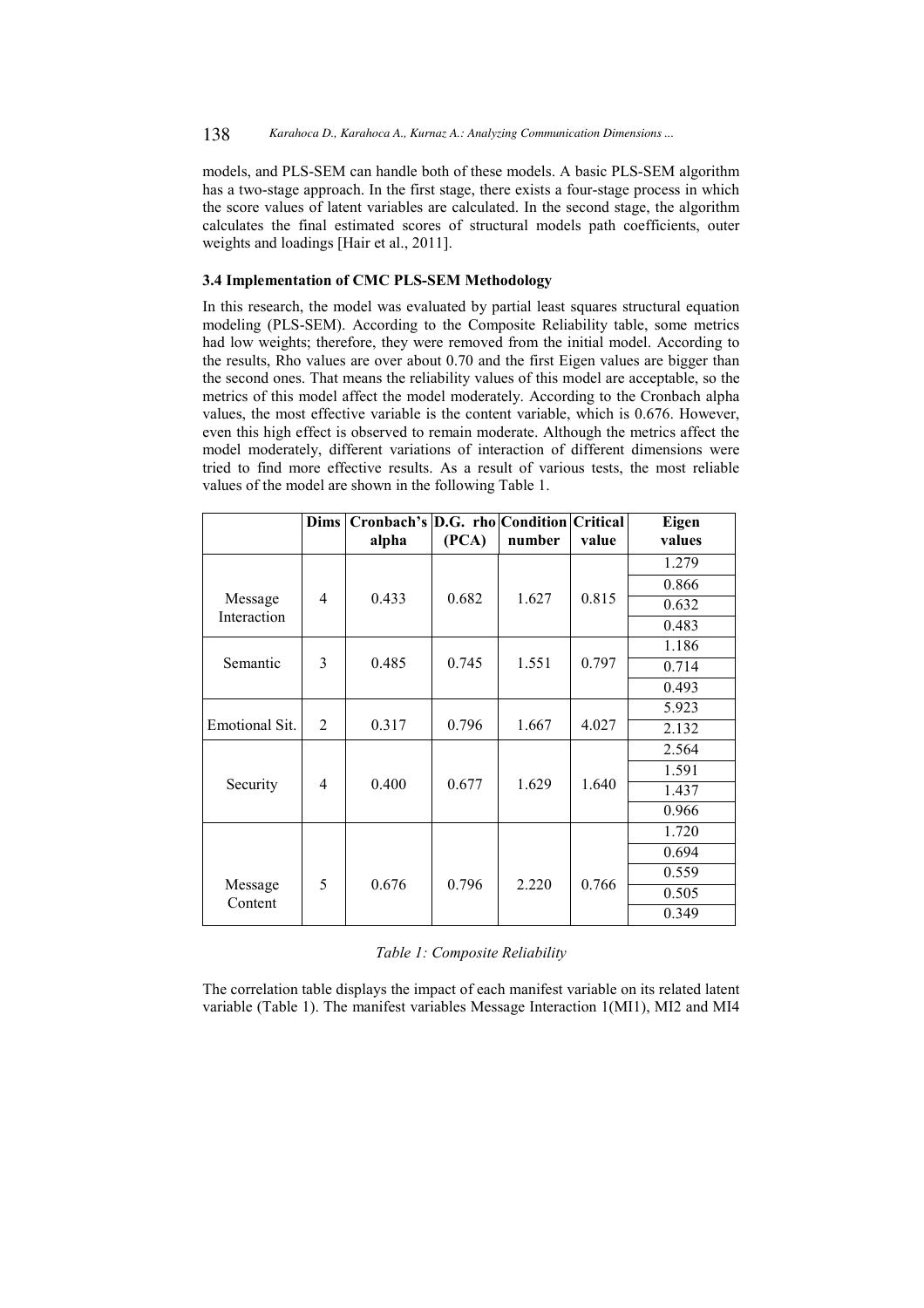have a greater effect on Message Interaction (MI) than MI3. Also, Emotional Situation 4 (ES4) has a greater effect on Emotional Situation (ES) than ES5. Manifest variables Security 1 (S1) and S2's effects on Security (S) are more than S3 and S5. Message Content 6 (MC6) and MC3 effect more than MC1, MC2 and MC 6 but all manifest variables of Message Content (MC) are effective. Reliable metrics were selected according to their standardized metric loading values, which are shown in Table 2. Their standardized metric loading values are mostly between 0.50 and 0.70 and they affect the model positively; therefore, they are not removed. They have positive impact on convergent validity and consistency reliability [Sarstedt et al., 2014]. ES5 was not removed; otherwise, Emotional Situation would have only one metric. That means it has a negative effect on the predictive validity of Emotional Situation constructor.

| Latent variable            |                 | Manifest var.Standard. Load. |
|----------------------------|-----------------|------------------------------|
|                            | MC <sub>1</sub> | 0.566                        |
|                            | MC <sub>2</sub> | 0.538                        |
| Message Content            | MC <sub>3</sub> | 0.723                        |
|                            | MC <sub>6</sub> | 0.805                        |
|                            | MC7             | 0.599                        |
|                            | MI1             | 0.640                        |
| Message Interaction        | MI2             | 0.580                        |
|                            | MI3             | 0.282                        |
|                            | MI4             | 0.763                        |
|                            | SM <sub>1</sub> | 0.652                        |
| Semantic                   | SM <sub>3</sub> | 0.745                        |
|                            | SM4             | 0.711                        |
| <b>Emotional Situation</b> | ES4             | 0.980                        |
|                            | ES <sub>5</sub> | 0.399                        |
|                            | S1              | 0.776                        |
| Security                   | S2              | 0.613                        |
|                            | S <sub>3</sub>  | 0.496                        |
|                            | S5              | 0.446                        |

*Table 2: Correlations (Dimension 1)* 

The Goodness of Fit Index (GFI) shows the amount of overall covariance between the observed variables, which is calculated by the default model [Sarstedt et al., 2014] [Saram et al. 2014]. Through the results, which can be seen in the goodness of fit index table, our absolute GFI value is about 0.50, which can be accepted in a real case model (Table 3). It is not a perfect model, but we can make some decisions about our model according to these values. The relative GFI is very high, which is equal to 0.937.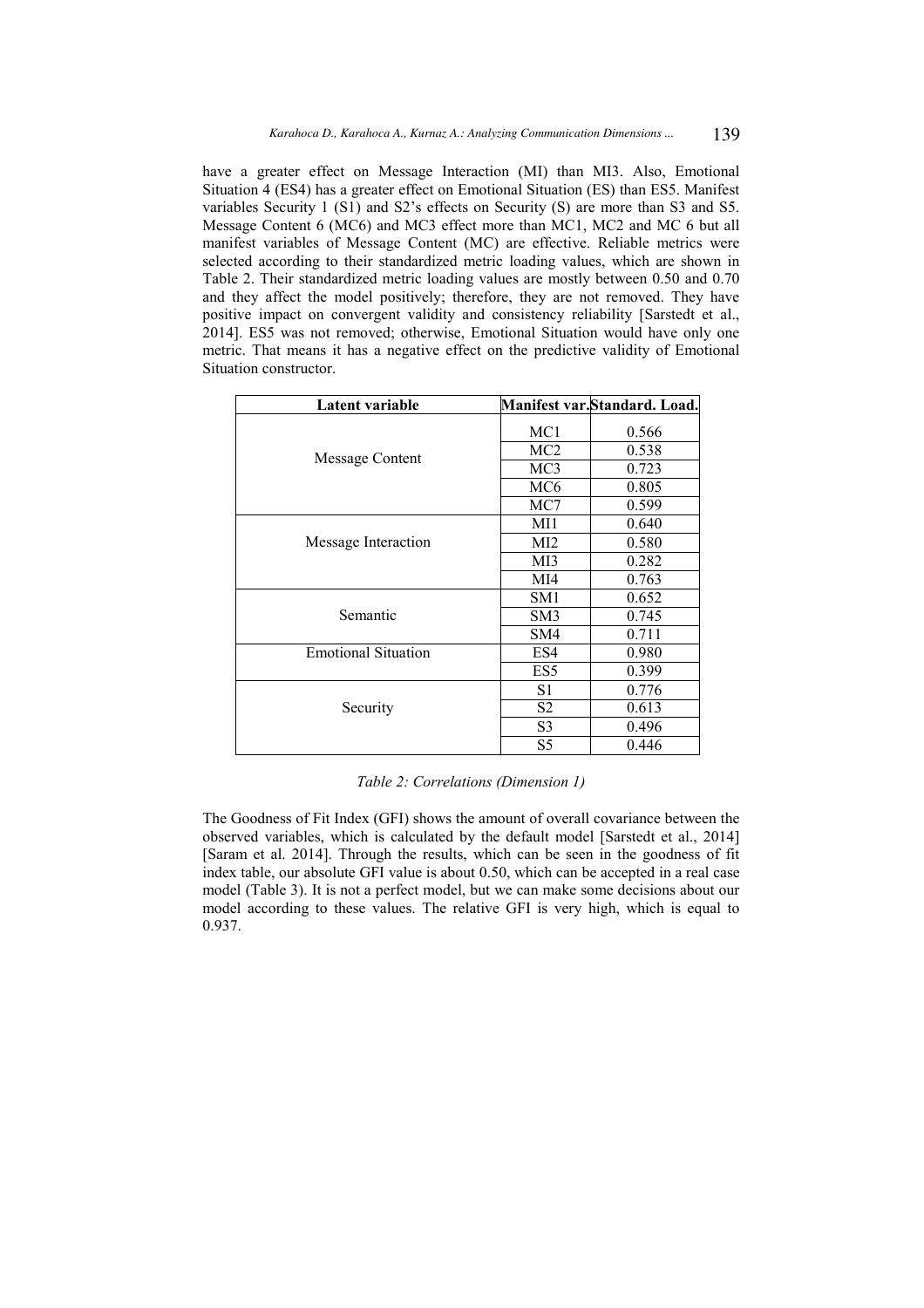|                   | GoF   | GoF (Bootstrap) | Standard error | Critical ratio (CR) |  |
|-------------------|-------|-----------------|----------------|---------------------|--|
| Absolute          | 0.445 | 0.462           | 0.036          | 12.297              |  |
| Relative          | 0.937 | 0.906           | 0.023          | 41.050              |  |
| Outer model 0.980 |       | 0.963           | 0.014          | 70.315              |  |
| Inner model       | 0.956 | 0.941           | 0.017          | 56.369              |  |

#### *Table 3: Goodness of Fit Index table*

In Table 4, a coefficient of determination, which is R of 0.470 can be considered moderate [Hair et al., 2011].

| R     | F      | Pr > F | R (Boot-Standard  Critical   Lower<br>strap) | error | ratio<br>(CR) | bound<br>(95%) | <b>Upper</b><br>bound<br>(95%) |
|-------|--------|--------|----------------------------------------------|-------|---------------|----------------|--------------------------------|
| 0.470 | 10.603 | 0.000  | 0.519                                        | 0.055 | 8.587         | 0.421          | 0.642                          |

#### *Table 4: Inner model (Dimension 1)*

Interaction and semantic of message have important roles on content with path coefficients of 0.463 and 0.288. In addition, the hours a user spends on course related real-time chat each week has a significant effect on message content, which is 0.138. Average Variance Extracted (AVE) is a criterion of convergent validity [Fornell and Larcker, 1981] and if its value is equal to 0.50, that means the latent variable can explain more than 50% of variance of its metrics [Götz et al., 2010]. Only the AVE value of emotional situation exceeds 0.50, but AVE values of semantic and content are also about 0.50. Semantic, emotional situation, and content variables indicate convergent validity for all constructs. The construct explains over 0.50 of the variance of the items (Table 5).

We can conclude the effect type of independent variables on dependent variables through the path coefficient values of latent variables between each other. In the equation of model below, it is shown that variables affect Message Content positively and negatively (Equation 1). Through this equation, we can see that Message Interaction and Semantic have more positive effects than the other latent variables. For example, for Semantic, we asked questions about the extent to which participants can explain themselves, and whether they can have meaningful communication with other participants. We can say that if students can communicate meaningfully and explain themselves well, then the content of message will be better and more acceptable.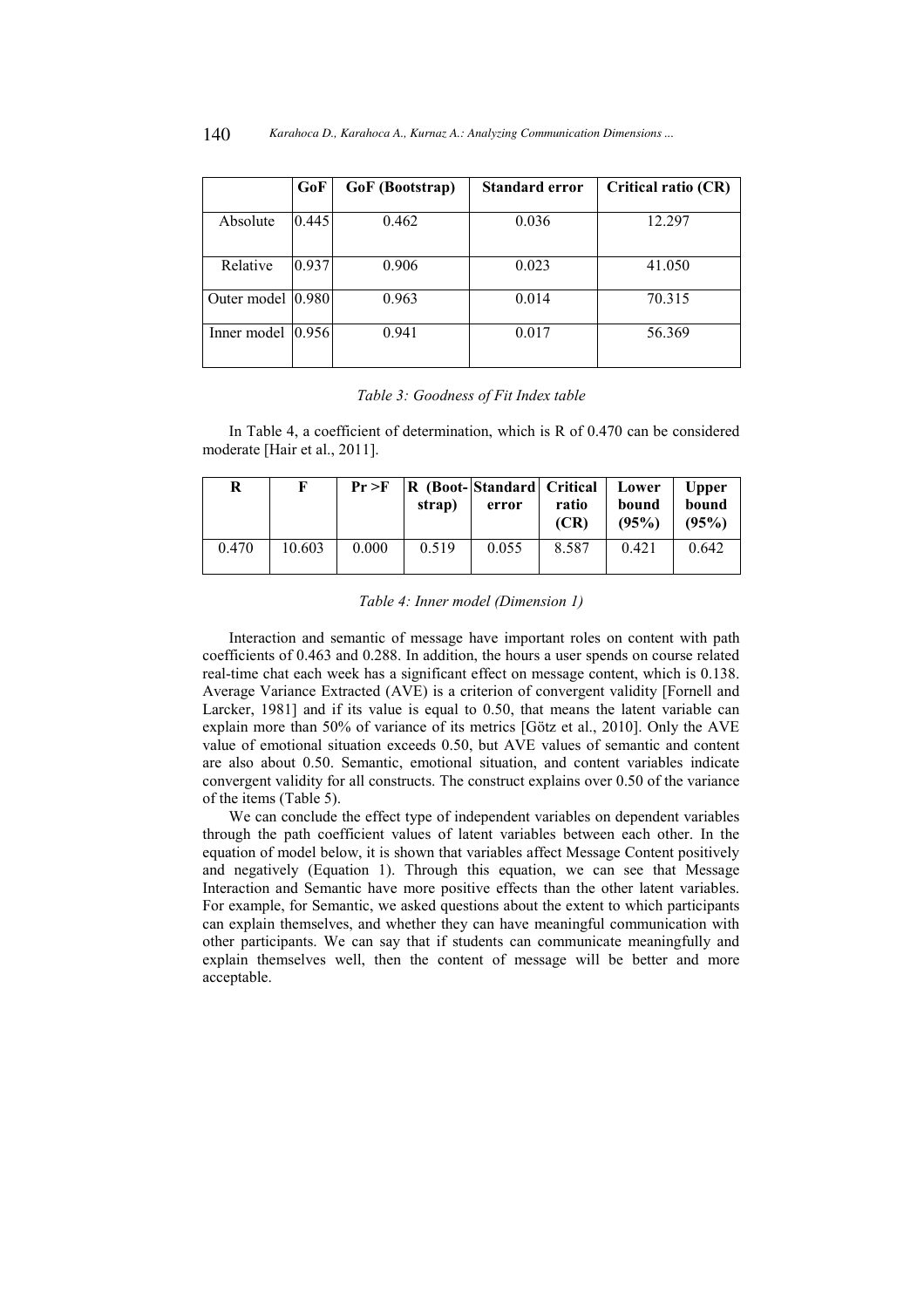|                            | <b>Mean Communalities (AVE)</b> |
|----------------------------|---------------------------------|
| Interaction                | 0.352                           |
| Semantic                   | 0.496                           |
| <b>Emotional Situation</b> | 0.560                           |
| Security                   | 0.356                           |
| Content                    | 0.428                           |

*Table 5: Discriminant validity (Squared correlations <AVE) (Dimension 1)* 

 $MC = (0.288M1) + (0.463SM) + (-0.097ES) + (0.026S) + (-0.021EUE) + (0.069T)$ U E) + (−0.110RU E) + (−.059EU Y ) + (−0.023T U Y )+ (−0.118RU Y ) + (0.015I U  $Y$  ) + (-0.052ESH) + (0.138T SH) + (0.021G) + (0.032C E))}

(1)

On the other hand, Emotional Situation and Threaded Discussion Usage Expertise have negative effects on Message Content. For example, if students send their message to a wrong person, then their message content will become less acceptable. Another result, which is the value of R, generally helps us to understand the degree of explaining dependent variables by independent variables in the model. In our model, R value is 0.476. We can say that the independent latent variables explain Message Content moderately.

## **4 Conclusions and Recommendation**

This study illustrates that in ubiquitous environments, digital and computer mediated communication, which is the main element of the digital environment, is investigated in terms of its dimension, effects and contents of communication. In a ubiquitous learning environment, messages that contain positive emotions and are meaningful and comprehensible encourage learners to communicate. According to Derk, Fischer and Bos's study, there is no indication that CMC is a less emotional or less personally involving medium than face-to-face communication [Derk, Fischer and Bos, 2007]. Message content has a high validate for this model and others are listed in order as follows: semantic, interaction, security and emotional situation. Messages, which contain positive emotional icons and details, encourage learners to communicate with each other and connect to the system. They are prone to communicate with people who send positive understandable messages that contain content properly. In asynchronous learning processes, the use of the ubiquitous learning environment and learning outcomes is expected to result in improvement.

In this sense, more learners will be provided the support of personal development by following through intelligent interfaces to asynchronous content. The asynchronous content and disclosures should be given by focusing on the content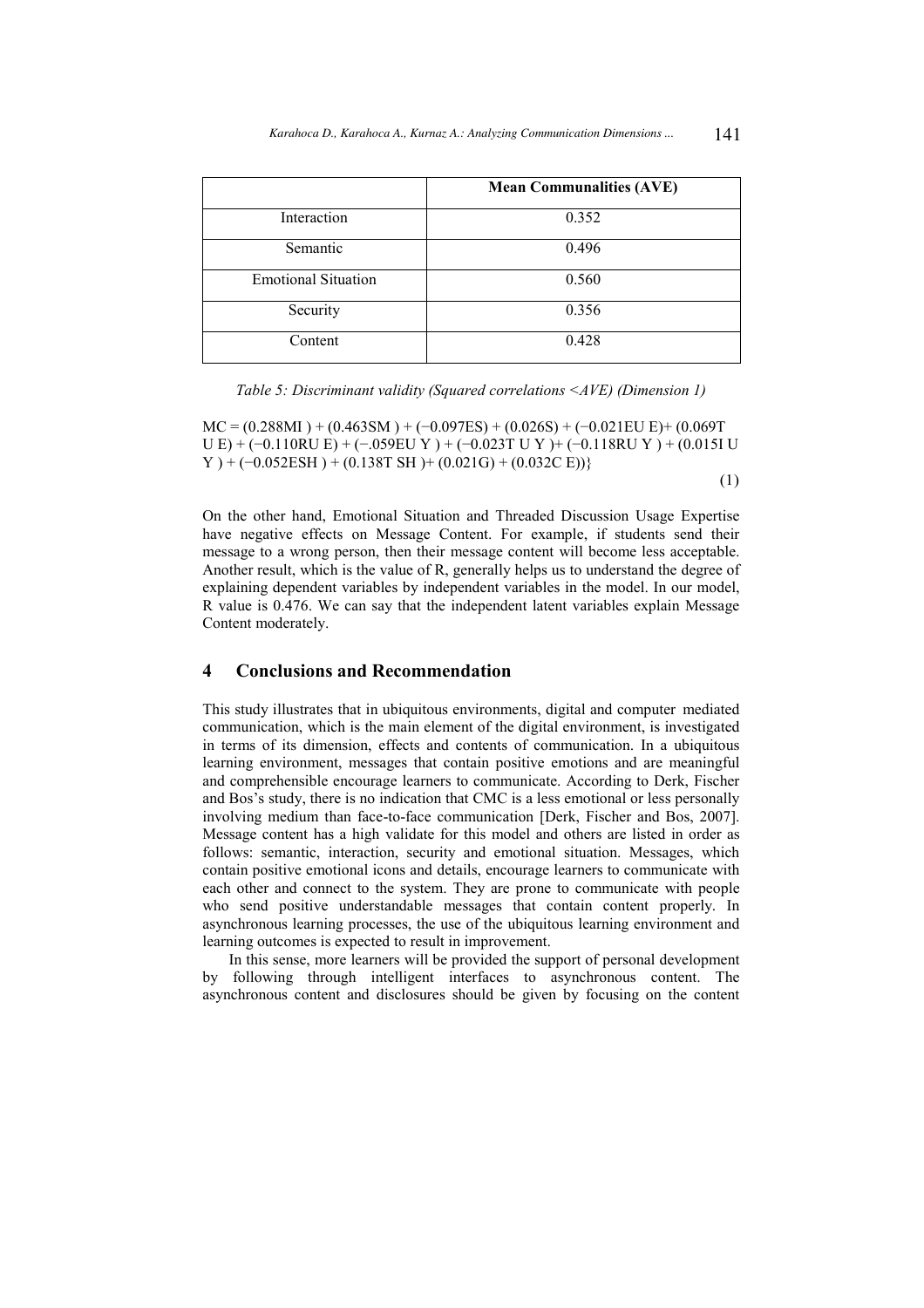structure of meaningful messages in interaction with a digital interface. Learners' participation and engagement with systems are affected positively by message content, which is meaningful, including active notification, the lack of classroom climate, insufficient visual cues, and loneliness. At this point, content means context and it defines the interface. While increasing the mobility of learners, it supports environmental awareness of learning processes [Jedlikowska, 2014]. Learners' motivation can be controlled by intrinsic motivation by the interface. Chang and Wang introduced the idea that attitude and behavioral intention are directly affected by users' internal and external motivation [Chang and Wang, 2008].

In further studies, variables can be analyzed and examined in synchronous environments because learners' emotions, expectations, and requests can differ from face-to-face education to the online learning environment [Karahoca and Kurnaz, 2014]. For example, the learner may think that an asynchronous learning environment is more reliable and motivating than a synchronous one. Thus, different learning environments may influence the learner's communication predisposition, achievements, and communication dimensions [Can, 2014]. Future studies also may need to use different variables, so different outcomes can be achieved.

### **References**

[Arkun and Askar, 10] Arkun, S., Askar, P.: Ambient learning: Conceptual framework. International Conference on Teacher Training Policies and Problems II. Hacettepe University Faculty of Education, May 16-18, 2010, Ankara, Turkey.

[Bagozzi and Fornell, 82] Bagozzi, R.P., Fornell, C.: Theoretical concepts, measurements, and meaning. A second generation of multivariate analysis, 1982, 2.2: 5-23.

[Can, 14] Can, M. H.: Supporting science Olympiad studies using Edmodo. Global Journal of Computer Science, 2014,

[Chang and Wang, 08] An investigation of user communication behavior in computer mediated environments. Computers in Human Behavior,24(5), 2336-2356.4.2, (2008).

[Chenault, 98] Chenault, B. G.: Developing personal and emotional relationships via computermediated communication. CMC Magazine, 1998, 5.5.

[Coltman et al., 08] Coltman, T. et al.: Formative versus reflective measurement models: Two applications of formative measurement. Journal of Business Research, 2008, 61.12: 1250-1262.

[Derks, Fischer and Bosi 08] Derks, D., Fischer, A. H., & Bos, A. E. . The role of emotion in computer-mediated communication: A review. Computers in Human Behavior, 24(3), 766-785, (2008).

[Fleddermann, 04] Fleddermann, C.B.: Engineering ethics. Upper Saddle River: Pearson Education, 2004.

[Fornell and Larcker, 81] Fornell, C., Larcker, D. F.: Structural equation models with unobservable variab-les and measurement error: Algebra and statistics. Journal of marketing research, 1981, 382-388.

[Götz et al., 10] Götz, O., Liehr-Gobbers, K., Krafft, M.: Evaluation of structural equation models using the partial least squares (PLS) approach. In: Handbook of partial least squares. Springer Berlin Heidelberg, 2010. p. 691-711.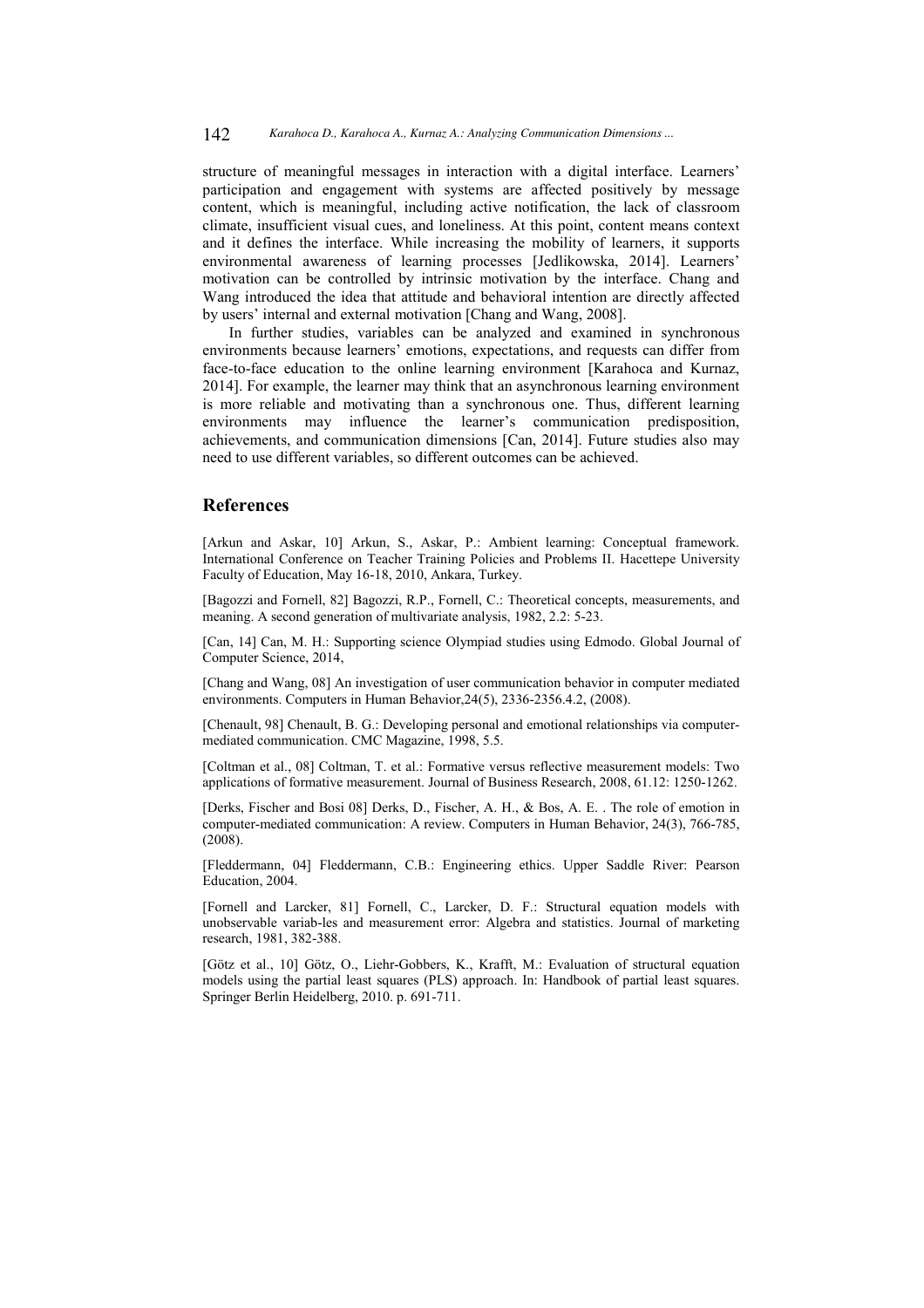[Hair et al., 11] Hair, J., F.; Ringle, C. M., Sarstedt, M.: PLS-SEM: Indeed a silver bullet. The Journal of Marketing Theory and Practice, 2011, 19.2: 139-152.

[Hammick and Lee, 13] Hammick,J.K., Lee, M. J.: Do shy people feel less communication apprehension online? The effects of virtual reality on the relationship between personality characteristics and communication outcomes. Computers in Human Behavior. 2013.

[Helm et al., 13] Helm, R., Mller, M., Mauroner, O., Conrad, D.: The effects of a lack of social recognition on online communication behavior. Computers in Human Behavior. 2013. 29.3: 1065-1077.

[Hursen and Tekman, 14] Hursen, C., Tekman, I.: Determination of students general test anxiety and their test anxiety corcerning English classes. Cypriot Journal of Educational Sciences, 2014, 9.4: 251-269.

[Jedlikowska, 14] Jedlikowska, D.: The students and teachers mobility in the context of education. Global Journal of Information Technology, 2014, 4.2: 38-43.

[Jesse, 13] Jesse, R.: Mobile authoring of open educational resources as reusable learning objects. The International Review of Research in Open and Distributed Learning, 14(2), 28-52 (2013).

[Joo and Kim, 09] Joo, K.H., Kim, S. H.: Development and application of an effi- cient ubiquitous teaching and learning model. In: Advanced Communication Tech- nology, 2009. ICACT 11th International Conference on. IEEE, 2009. p. 2165-2168.

[Kapoun and Milkova, 14] Kapoun, P.; Milkova, E.: MLearning efficient support of natural science education. Global Journal of Information Technology, 2014, 4.2:114-119.

[Karahoca and Kurnaz, 14] Karahoca, D., Kurnaz, A.: Developing mobile application for selfmonitoring of diabetic pediatric patients. Global Journal of Computer Sciences. 2014, 4(2): 80-84.

[Nguyen, 08] Nguyen, L. V.: Computer mediated communication and foreign language education: pedagogical features. International Journal of Instructional Technology and Distance Learning, 2008, 5.12: 23-44.

[Nicovich et al., 05] Nicovich, S. G.; Boller, G. W.; Cornwell, T. B.: Experienced Presence within Computer Mediated Communications: Initial Explorations on the Effects of Gender with Respect to Empathy and Immersion.Journal of Com- puterMediated Communication, 2005, 10.2: 00-00.

[Ramsden, 03] Ramsden, P:. Learning to teach in higher education. Routledge (2003).

[Remesal and Colomina, 13] Remesal, A., Colomina, R.: Social presence and online collaborative small group work: A socioconstructivist account. Computers and Education, 2013, 60.1: 357-367.

[Saram et al., 14] Sariam, H., Ardak, M., Yaman, E.: Predictive Role of For- giveness on Mobbing (A Case Study for Teachers). Cypriot Journal of Educational Sciences, 2014, 9.2: 80- 90.

[Sarstedt et al., 14] Sarstedt, M. et al.: Partial least squares structural equation modeling (PLS-SEM): A useful tool for family business researchers. Journal of Family Business Strategy, 2014, 5.1: 105-115.

[Tu, 02] TU, C.: The impacts of text-based CMC on online social presence.The journal of interactive online learning, 2002, 1.2: 1-24.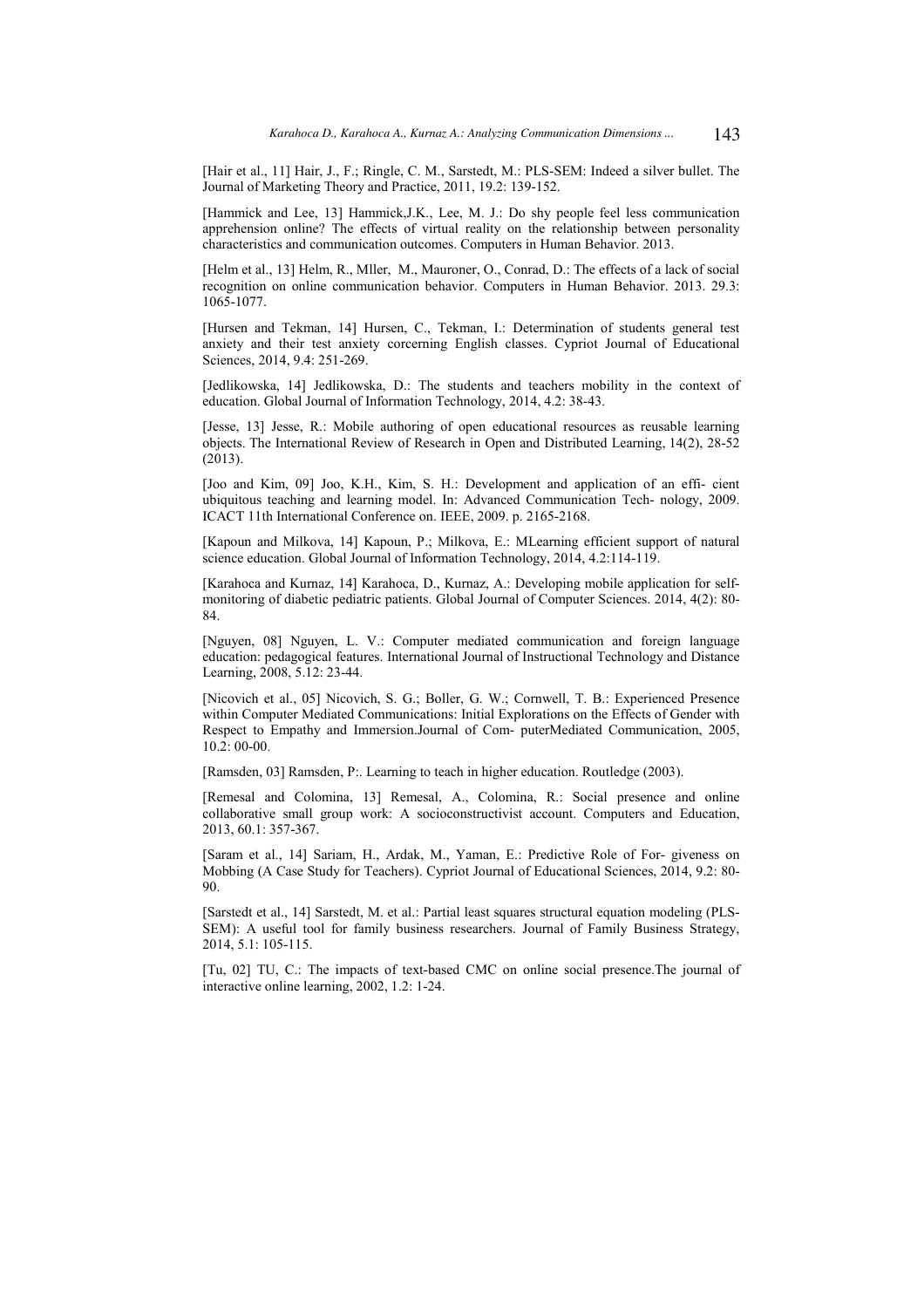144 *Karahoca D., Karahoca A., Kurnaz A.: Analyzing Communication Dimensions ...*

[Tuncay and Uzunboylu, 10] Tuncay, N., Uzunboylu, H.: Anxiety and resistance in distance learning. Cypriot Journal of Educational Sciences, 2010, 5.2: 142-150.

[Yang, 06] Yang, S. J.: Context aware ubiquitous learning environments for peer-to-peer collaborative learning. Journal of Educational Technology & Society, 9(1), 188-201 (2006).

[Yen and Tu, 08] Yen, C.J.; Tu, C. H.: Online Social Presence: A Study of Score Validity of the Computer-Mediated Communication Questionnaire. Quarterly Review of Distance Education. 2008. 9.3.

# **Appendix I**

#### **Message Content**

01. CMC messages are social forms of communication.

02. CMC messages are an informal and casual way to communicate.

03. CMC messages convey feeling and emotion.

04. CMC messages are impersonal (do not have qualities or characteristics).

05. CMC is not confidential enough to use to communicate personal and/or sensitive information.

06. CMC is a sensitive means of communicating with others.

07. Using CMC to communicate with others is pleasant.

14. I am comfortable participating, if I am familiar with the topics.

15. I am uncomfortable participating, if I am not familiar with the topics.

21. What is the likelihood that someone might obtain personal information about you from the messages you send and/or receive?

### **Message Interaction**

08. The replies to my CMC messages are immediate.

09. Users of CMC are normally responsive to messages.

16. I am comfortable communicating with a person who is familiar to me.

17. I am comfortable communicating with a person who is not familiar to me.

29. What is your professional RELATIONSHIP to other participants with whom you communicate?

#### **Message Semantic**

10. The language people use to express themselves in online communication is stimulating.

11. It is difficult to express what I want to communicate through CMC.

12. The language used to express oneself in online communication is meaningful.

13. The language used to express oneself in online communication is easily understood.

### **Emotional Situation**

18. What is the likelihood that a computer system operator might read and/or re-post messages sent to or from you?

19. What is the likelihood that someone else might read and/or re-post messages sent to or from you?